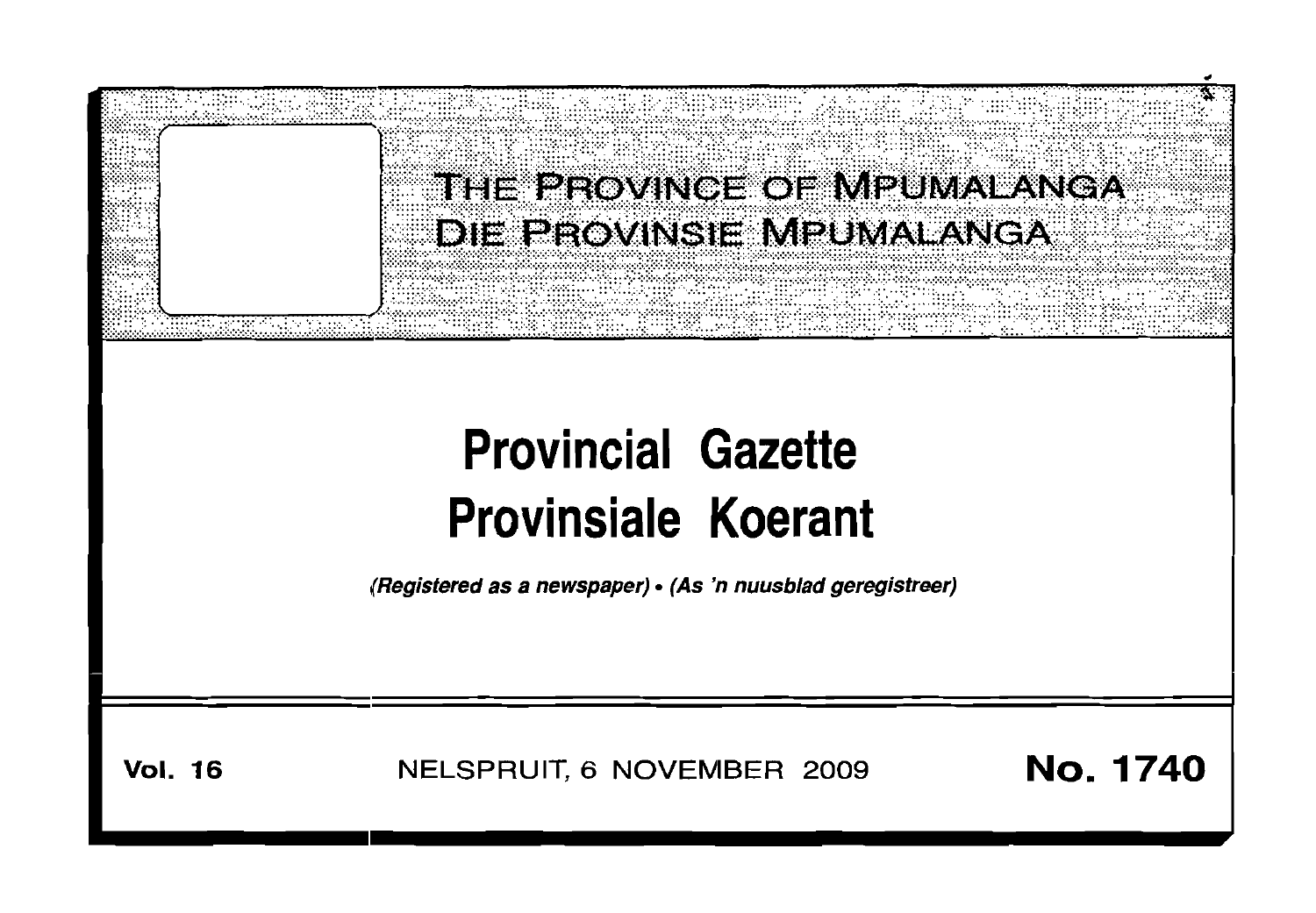No.

## **CONTENTS -INHOUD**

Page Gazette<br>No. No. No. No.

### **GENERAL NOTICES • ALGEMENE KENNISGEWINGS**

| 346 |                                                                                                           | 8  | 1740 |
|-----|-----------------------------------------------------------------------------------------------------------|----|------|
| 346 |                                                                                                           | 8  | 1740 |
| 347 |                                                                                                           | 8  | 1740 |
| 347 |                                                                                                           | 9  | 1740 |
| 348 |                                                                                                           | 9  | 1740 |
| 348 |                                                                                                           | 9  | 1740 |
| 349 |                                                                                                           | 10 | 1740 |
| 349 |                                                                                                           | 10 | 1740 |
| 350 | Town-planning and Townships Ordinance (15/1986): Establishment of township: Sterkspruit Proper            | 10 | 1740 |
| 350 |                                                                                                           | 11 | 1740 |
| 351 | Town-planning and Townships Ordinance (15/1986): Notice of draft scheme: Erf 1495, Mashishing Extension 1 | 11 | 1740 |
| 351 | Ordonnansie op Dorpsbeplanning en Dorpe (15/1986): Kennisgewing van ontwerpskema: Erf 1495, Mashishing-   | 12 | 1740 |
| 352 | Town-planning and Townships Ordinance (15/1986): Notice of draft scheme: Erf 1588, Mashishing             | 12 | 1740 |
| 352 | Ordonnansie op Dorpsbeplanning en Dorpe (15/1986): Kennisgewing van ontwerpskema: Erf 1588, Mashishing    | 12 | 1740 |
| 355 |                                                                                                           | 13 | 1740 |
| 355 |                                                                                                           | 13 | 1740 |
| 356 |                                                                                                           | 13 | 1740 |
| 356 |                                                                                                           | 14 | 1740 |
| 357 |                                                                                                           | 14 | 1740 |
| 357 | Wet op Opheffing van Beperkings (84/1967): Opheffing van voorwaardes: Gedeelte 2, Erf 1948, Evander       | 14 | 1740 |
| 358 | Mpumalanga Gambling Act (5/1995): Application for a transfer of a site operator licence: Natal Restaurant | 15 | 1740 |
| 359 |                                                                                                           | 15 | 1740 |

## **LOCAL AUTHORITY NOTICES· PLAASLIKE BESTUURSKENNISGEWINGS**

| 229 | Town-planning and Townships Ordinance (15/1986): Govan Mbeki Municipality: Establishment of township: Secunda | 15 | 1740 |
|-----|---------------------------------------------------------------------------------------------------------------|----|------|
| 229 | Ordonnansie op Dorpsbeplanning en Dorpe (15/1986): Govan Mbeki Munisipaliteit: Stigting van dorp: Secunda-    | 16 | 1740 |
| 230 | Town-planning and Townships Ordinance (15/1986): Govan Mbeki Municipality: Establishment of township: Secunda | 17 | 1740 |
| 230 | Ordonnansie op Dorpsbeplanning en Dorpe (15/1986): Govan Mbeki Munisipaliteit: Stigting van dorp: Secunda-    | 18 | 1740 |
| 231 | Town-planning and Townships Ordinance (15/1986): eMalahleni Local Municipality: eMalahleni Amendment Scheme   | 18 | 1740 |
| 232 |                                                                                                               | 18 | 1740 |
| 233 |                                                                                                               | 19 | 1740 |
| 234 |                                                                                                               | 19 | 1740 |
| 235 |                                                                                                               | 19 | 1740 |
| 236 |                                                                                                               | 20 | 1740 |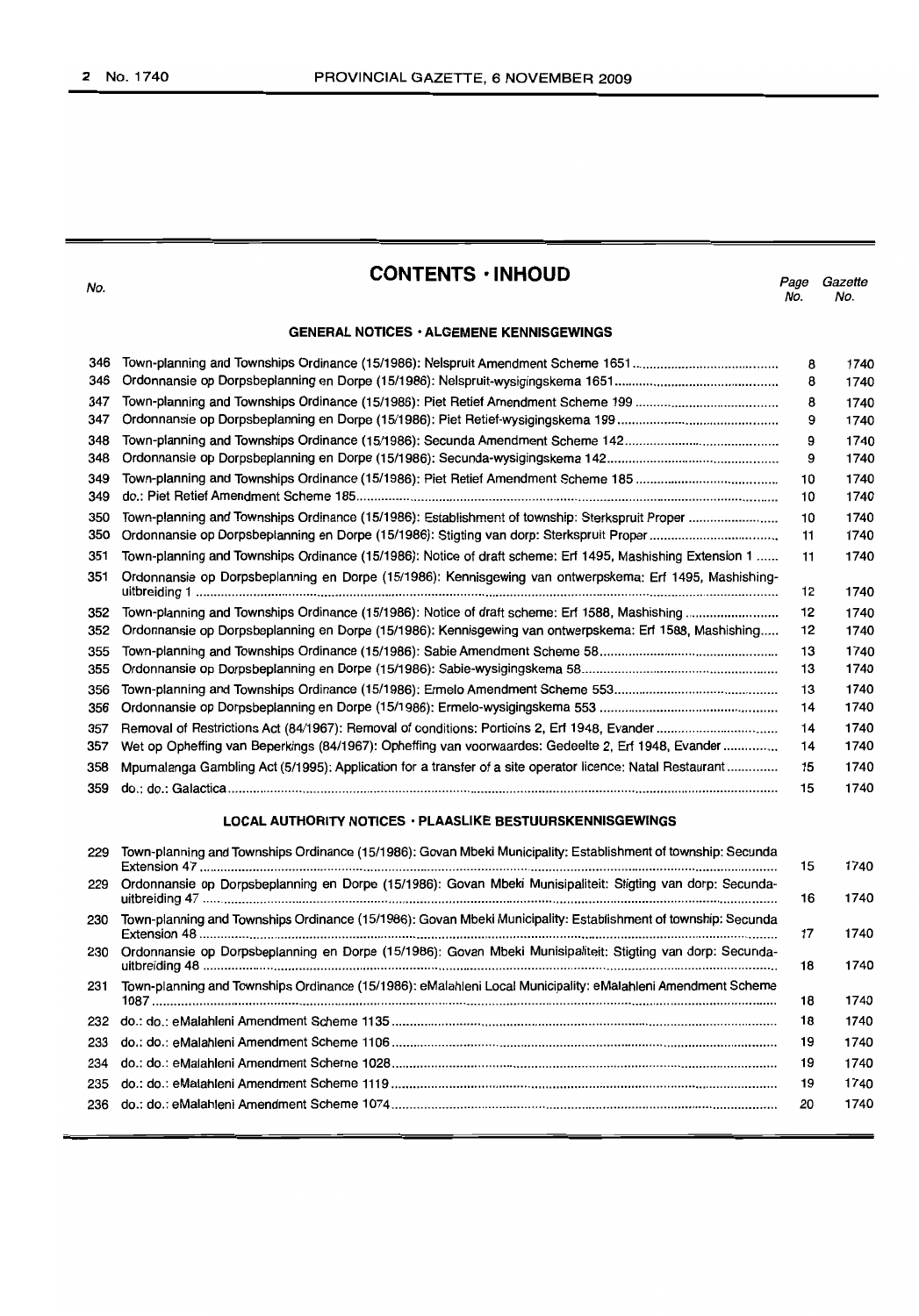No.1740 3

| <b>IMPORTANT NOTICE</b>                                                                                                                                            |  |  |  |  |  |
|--------------------------------------------------------------------------------------------------------------------------------------------------------------------|--|--|--|--|--|
| The                                                                                                                                                                |  |  |  |  |  |
| <b>Mpumalanga Province Provincial Gazette Function</b>                                                                                                             |  |  |  |  |  |
| will be transferred to the                                                                                                                                         |  |  |  |  |  |
| Government Printer in Pretoria                                                                                                                                     |  |  |  |  |  |
| as from 1 April 2005                                                                                                                                               |  |  |  |  |  |
| <b>NEW PARTICULARS ARE AS FOLLOWS:</b>                                                                                                                             |  |  |  |  |  |
| <b>Physical address:</b><br><b>Postal address:</b>                                                                                                                 |  |  |  |  |  |
| <b>Government Printing Works</b><br>Private Bag X85<br>149 Bosman Street<br>Pretoria<br>Pretoria<br>0001                                                           |  |  |  |  |  |
| <b>New contact persons:</b> Louise Fourie Tel.: (012) 334-4686<br>Mrs H. Wolmarans Tel.: (012) 334-4591                                                            |  |  |  |  |  |
| Fax number:<br>(012) 323–8805                                                                                                                                      |  |  |  |  |  |
| E-mail address: hester.wolmarans@gpw.gov.za<br>louise.fourie@gpw.gov.za                                                                                            |  |  |  |  |  |
| <b>Contact persons for subscribers:</b>                                                                                                                            |  |  |  |  |  |
| Mrs S. M. Milanzi Tel.: (012) 334-4734                                                                                                                             |  |  |  |  |  |
| Mrs J. Wehmeyer Tel.: (012) 334-4753<br>Fax.: (012) 323-9574                                                                                                       |  |  |  |  |  |
| This phase-in period is to commence from 18 March 2005 (suggest date of advert)<br>and notice comes into operation as from 1 April 2005.                           |  |  |  |  |  |
| Subscribers and all other stakeholders are advised to send their advertisements<br>directly to the Government Printing Works, two weeks before the 1st April 2005. |  |  |  |  |  |
| In future, adverts have to be paid in advance<br>before being published in the Gazette.                                                                            |  |  |  |  |  |
| <b>AWIE VAN ZYL</b>                                                                                                                                                |  |  |  |  |  |

Advertising Manager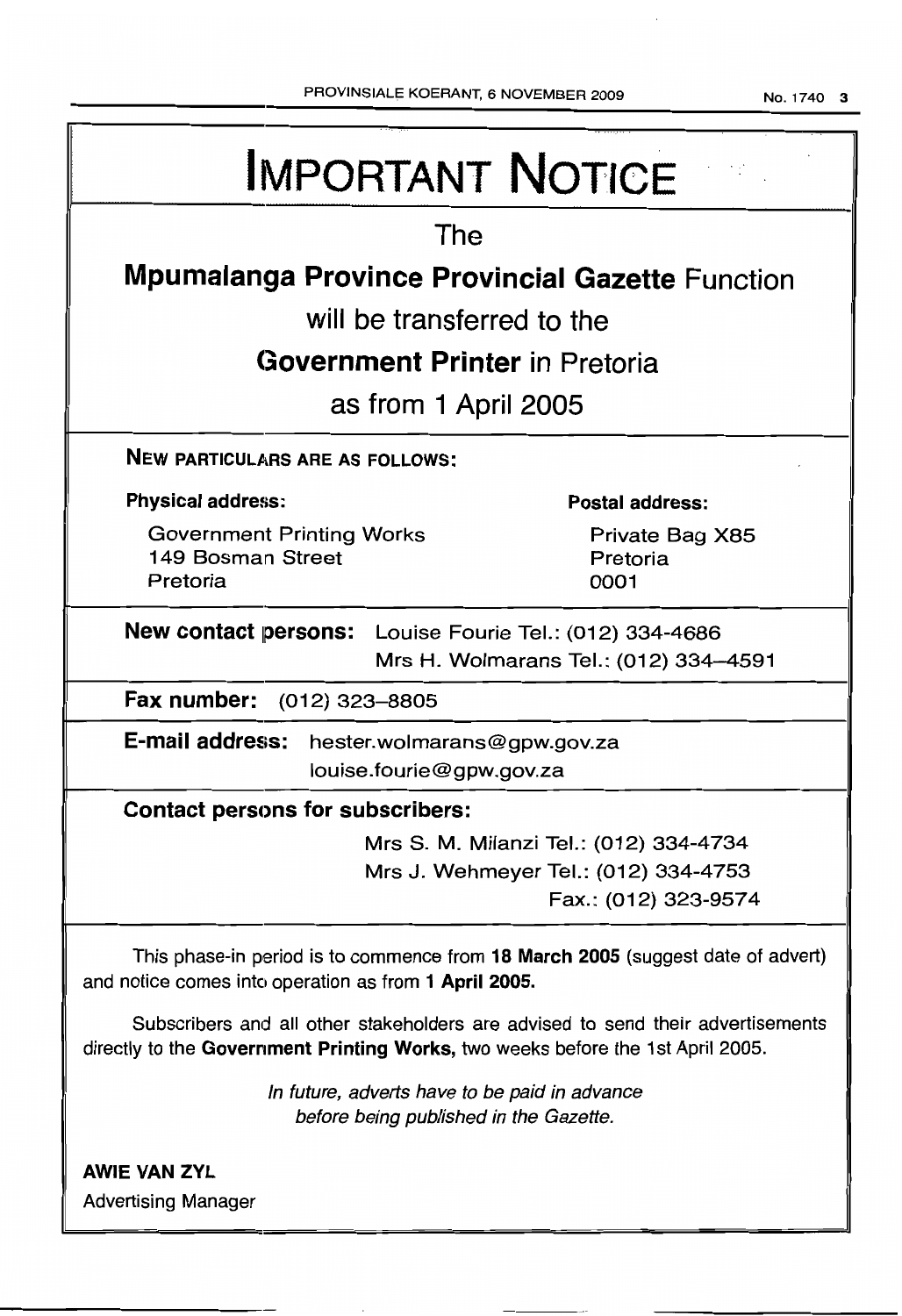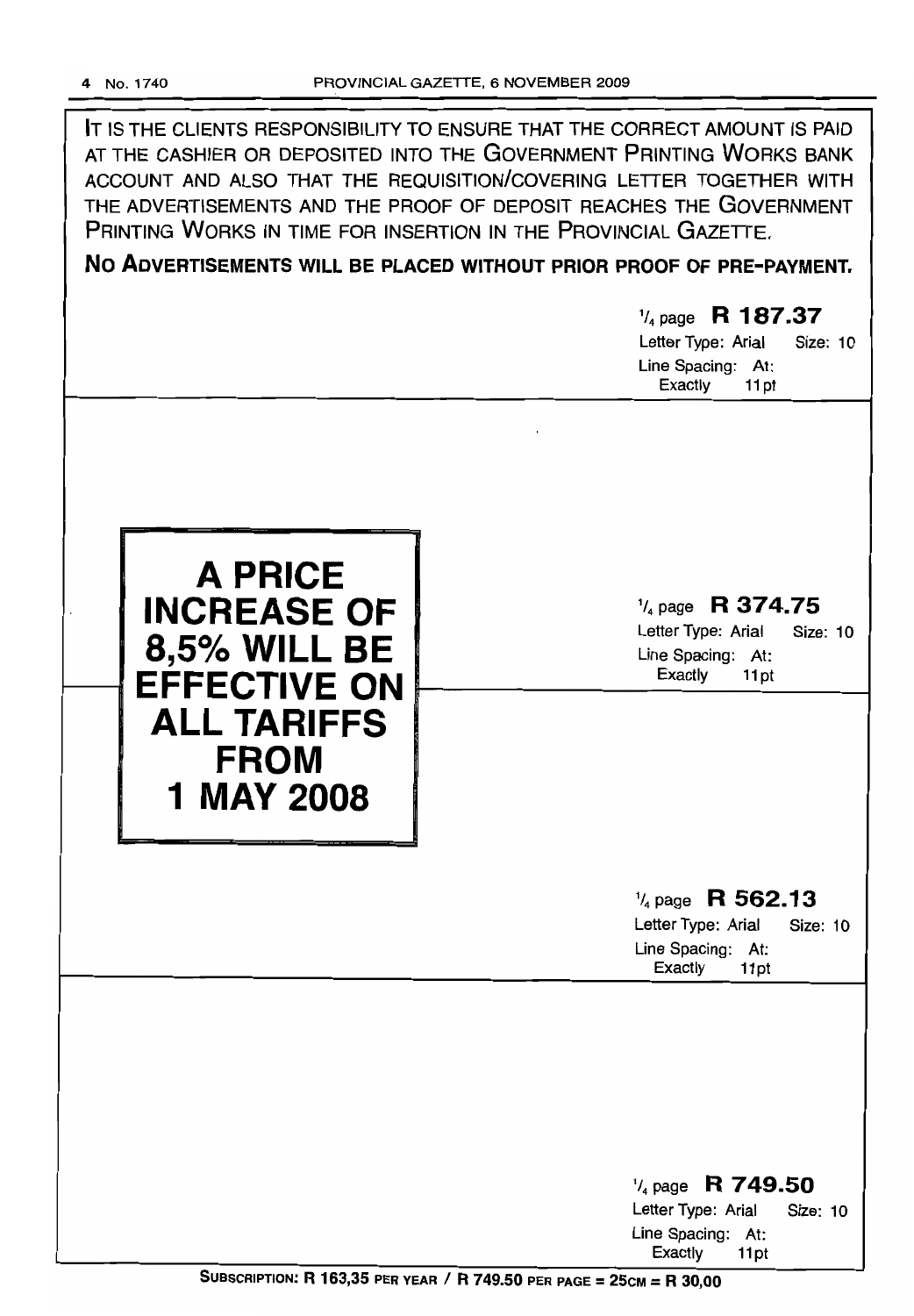### PROVINSIALE KOERANT, 6 NOVEMBER 2009



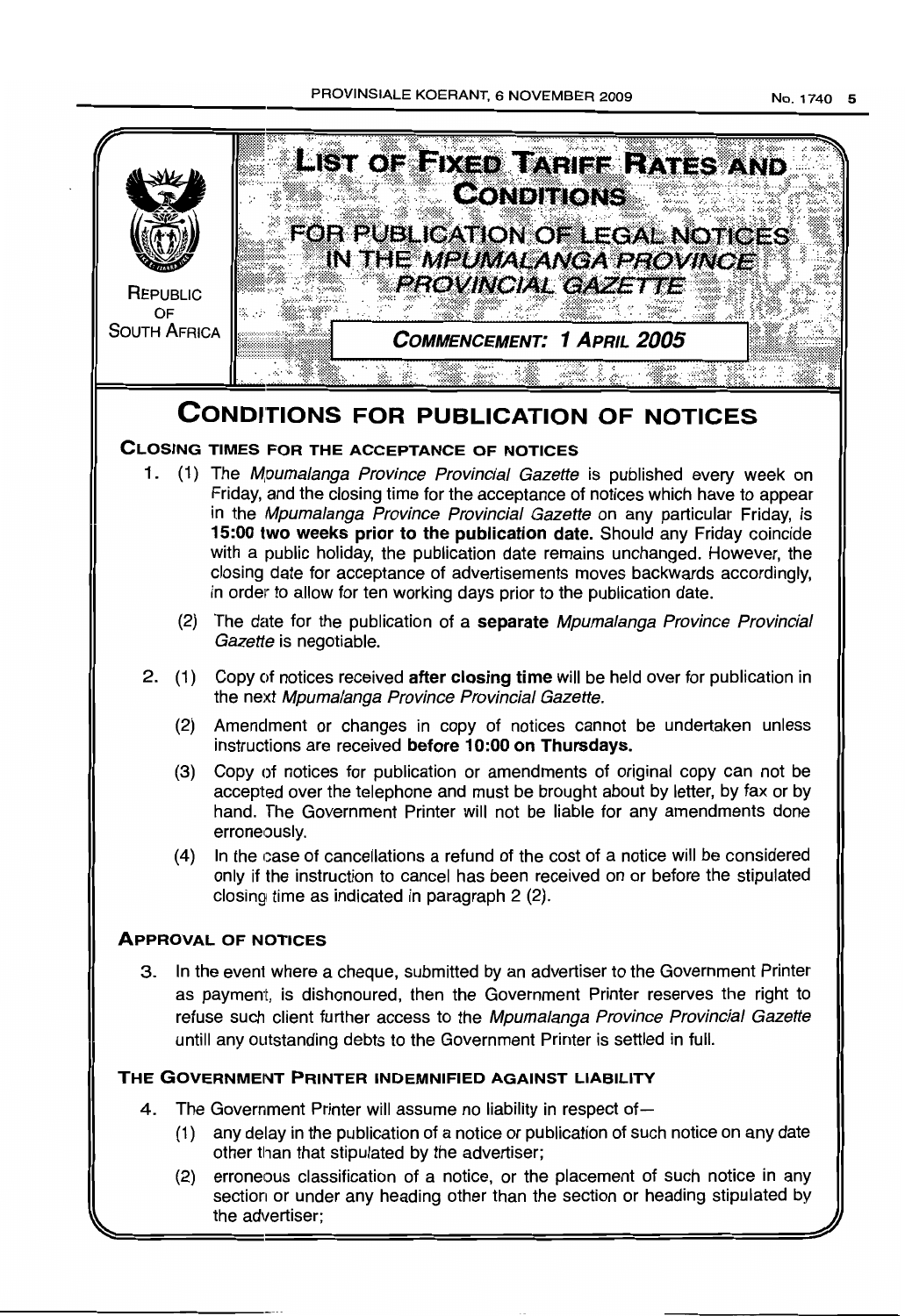r

(3) any editing, revision, omission, typographical errors or errors resulting from faint or indistinct copy.

## LIABILITY OF ADVERTISER

5. Advertisers will be held liable for any compensation and costs arising from any action which may be instituted against the Government Printer in consequence of the publication of any notice.

## **COPY**

- 6. Copy of notices must be typed on one side of the paper only and may not constitute part of any covering letter or document.
- 7. At the top of any copy, and set well apart from the notice, the following must be stated:

Where applicable

- (1) The heading under which the notice is to appear.
- (2) The cost of publication applicable to the notice, in accordance with the 'Word Count Table".

## PAYMENT OF COST

- 9. With effect from 1 April 2005 no notice will be accepted for publication unless the cost of the insertion(s) is prepaid in CASH or by CHEQUE or POSTAL ORDERS. It can be arranged that money can be paid into the banking account of the Government Printer, in which case the deposit slip accompanies the advertisement before publication thereof.
- 10. (1) The cost of a notice must be calculated by the advertiser in accordance with the word count table.
	- (2) Where there is any doubt about the cost of publication of a notice, and in the case of copy, an enquiry, accompanied by the relevant copy, should be addressed to the Advertising Section, Government Printing Works, Private Bag X85, Pretoria, 0001 [Fax: (012) 323-8805], before publication.
- 11. Overpayment resulting from miscalculation on the part of the advertiser of the cost of publication of a notice will not be refunded, unless the advertiser furnishes adequate reasons why such miscalculation occurred. In the event of underpayments, the difference will be recovered from the advertiser, and the notice(s) will not be published until such time as the full cost of such publication has been duly paid in cash or by cheque or postal orders, or into the banking account.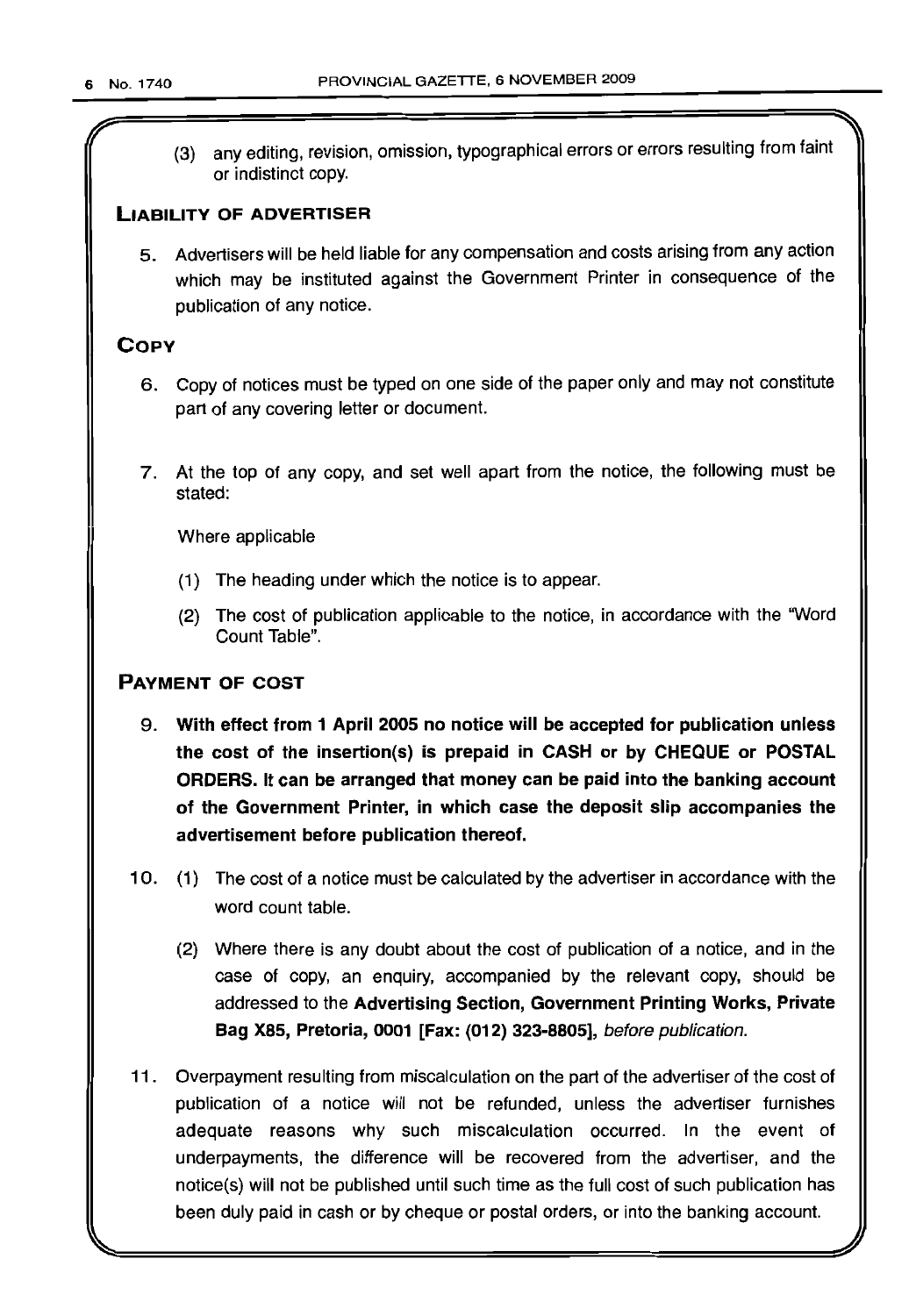- 12. In the event of a notice being cancelled, a refund will be made only if no cost regarding the placing of the notice has been incurred by the Government Printing Works.
- 13. The Government Printer reserves the right to levy an additional charge in cases where notices, the cost of which has been calculated in accordance with the Word Count Table, are subsequently found to be excessively lengthy or to contain overmuch or complicated tabulation.

## PROOF OF PUBUCATION

l

14. Copies of the Mpumalanga Province Provincial Gazette which may be required as proof of publication, may be ordered from the Government Printer at the ruling price. The Government Printer will assume no liability for any failure to post such Mpumalanga Province Provincial Gazette(s) or for any delay in despatching it/them.

# **GC)VERNMENT PRINTERS BANK ACCOUNT PARTICULARS**

Bank: ABSA

BOSMAN STREET

Account No.: 4057114016

Branch code: 632005

Reference No.: 00000047

Fax No.: (012) 323 8805

## Enquiries:

| Mrs. L. Fourie    | Tel.: (012) 334-4686 |
|-------------------|----------------------|
| Mrs. H. Wolmarans | Tel.: (012) 334-4591 |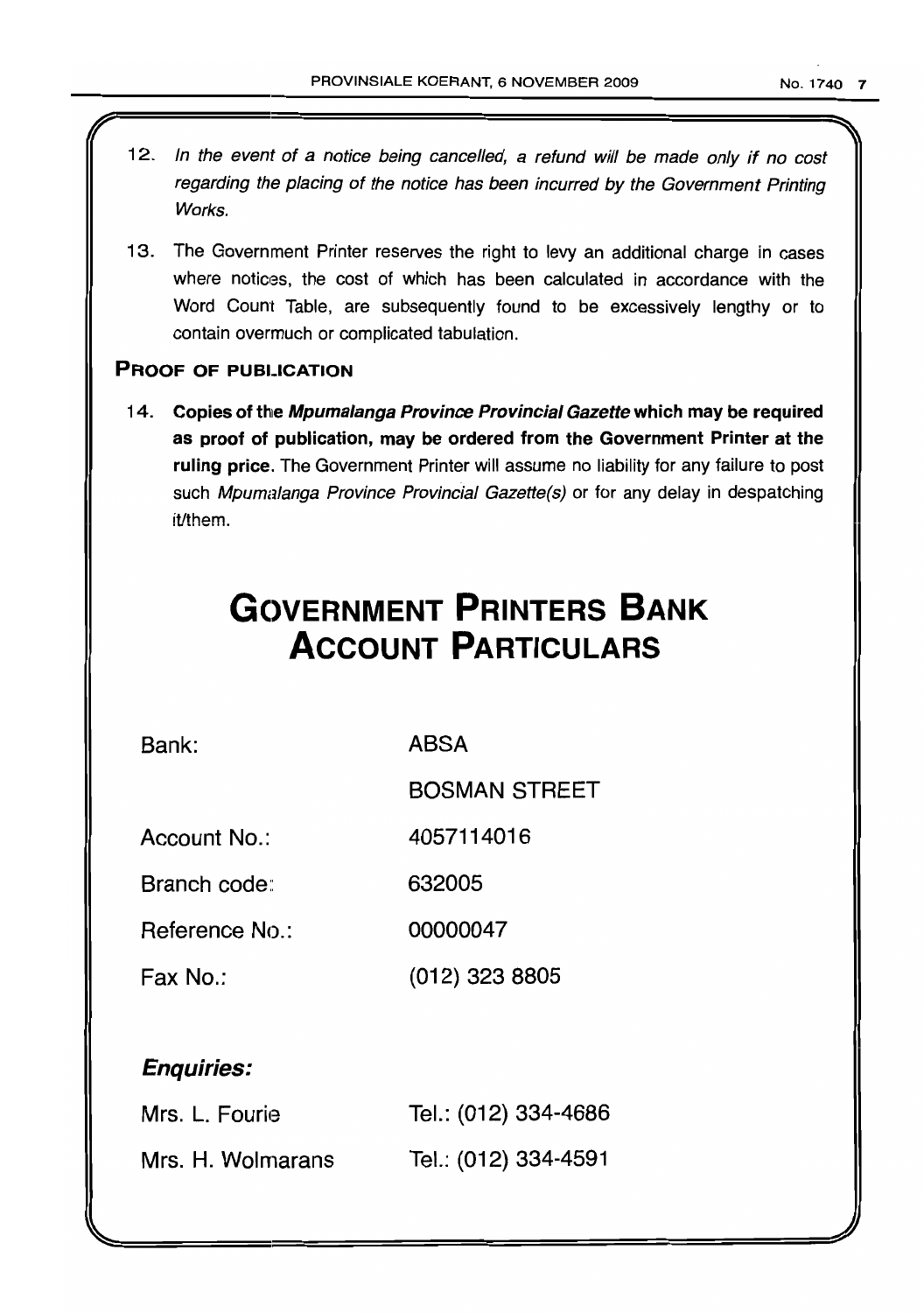## **GENERAL NOTICES • ALGEMENE KENNISGEWINGS**

## **NOTICE 346 OF 2009**

#### **NELSPRUIT AMENDMENT SCHEME** 1651

NOTICE OF APPLICATION FOR THE AMENDMENT OF TOWN-PLANNING SCHEME IN TERMS OF SECTION 56 (1) (b) (i), READ WITH SECTION 28 OF THE TOWN-PLANNING AND TOWNSHIPS ORDINANCE, 1986 (ORDINANCE 15 OF 1986)

We, Nuplan Development Planners, being the authorised agent of the registered owner and the lessee of Erf 1851 (unregistered consolidation of the Remainder of Erf 1517 and Portion 1 of Erf 1519), West Acres Extension 1, hereby give notice in terms of section 56 (1) (b) (i), read with section 28 of the Town-planning and Townships Ordinance, 1986 (Ordinance 15 of 1986), that we have applied to the Mbombela Local Municipality for the amendment of the town-planning scheme known as Nelspruit Town-planning Scheme, 1989, by the rezoning of the property described above, situated south adjoining the N4 National Road, also known as Pappas Quarry, from "Special" to "Special", subject to an Annexure to provide for the disposal of manganese residue, the closure and rehabilitation of the property for purposes of a green open area with restricted access.

Particulars of the application will lie for inspection during normal office hours at the office of the Municipal Manager, Mbombela Local Municipality, Department of Urban and Rural Management, Civic Centre, Nel Street, Nelspruit, for a period of 28 days from 30 October 2009.

Objections to or representations in respect of the application must be lodged with or made in writing to the Municipal Manager at the above address or at Mbombela Local Municipality, P.O. Box 45, Nelspruit, 1200, within a period of 28 days from 30 October 2009.

Address of authorized agent: Nuplan Development Planners, P.O. Box 2555, Nelspruit, 1200. Tei: (013) 752-3422. Fax: (013) 752-5795. E-mail: nuplan@mweb.co.za

### **- KENNISGEWING <sup>346</sup> VAN <sup>2009</sup>**

### **NELSPRUIT-WVSIGINGSKEMA** 1651

KENNISGEWING VAN AANSOEK OM WYSIGING VAN DORPSBEPLANNINGSKEMA INGEVOLGE ARTIKEL 56 (1) (b) (i), SAAMGELEES MET ARTIKEL 28 VAN DIE ORDONNANSIE OP DORPSBEPLANNING EN DORPE, 1986 (ORDONNANSIE 15 VAN 1986)

Ons, Nuplan Development Planners, synde die gemagtigde agent van die geregistreerde eienaar en die huurder van Erf 1851 (die ongeregistreerde konsolidasie van die Restant van Erf 1517 en Gedeelte 1 van Erf 1519), West Acres Uitbreiding 13, gee hiermee ingevolge artikel 56 (1) (b) (i), saamgelees met artikel 28 van die Ordonnansie op Dorpsbeplanning en Dorpe, 1986 (Ordonnansie 15 van 1986), kennis dat ons by die Mbombela Plaaslike Munisipaliteit aansoek gedoen het om die wysiging van die dorpsbeplanningskema, bekend as Nelspruit-dorpsbeplanningskema, 1989, deur die hersonering van die eiendom hierbo beskryf, geleë suid aangrensend aan die N4 Nasionale pad, ook bekend as Pappas Quarry, vanaf "Spesiaal" na "Spesiaal", onderworpe aan 'n Bylae om voorsiening te maak vir die storting van mangaan residu, die sluiting en rehabilitasie van die eiendom vir doeleindes van 'n groen oopruimte area met beperkte toegang.

Besonderhede van bogenoemde aansoek Ie ter insae gedurende gewone kantoorure by die kantoor van die Munisipale Bestuurder, Mbombela Plaaslike Munisipaliteit, Departement van Stedelike en Landelike Bestuur, Burgersentrum, Nelstraat, Nelspruit, vir 'n tydperk van 28 dae vanaf 30 Oktober 2009.

Besware teen of vertoe ten opsigte van die aansoek moet binne 'n tydperk van 28 dae vanaf 30 Oktober 2009 skriftelik by of tot die Munisipale Bestuurder by bovermelde adres of Mbombela Plaaslike Munisipaliteit, Posbus 45, Nelspruit, 1200, ingedien of gerig word.

Adres van gemagtigde agent: Nuplan Development Planners, Posbus 2555, Nelspruit, 1200. Tel: (013) 752-3422. Faks (013) 752-5795. E-pos: nuplan@mweb.co.za

30-6

### **NOTICE 347 OF 2009**

### **PIET RETIEF AMENDMENT SCHEME** 199

NOTICE OF APPLICATION FOR THE AMENDMENT OF THE PIET RETIEF TOWN-PLANNING SCHEME, 1980, IN TERMS OF SECTION 56 (1) (b) (i) OF THE TOWN-PLANNING AND TOWNSHIPS ORDINANCE, 1986 (ORDINANCE No. 15 of 1986)

I, Pinkie Kuhne, being the authorised agent of the registered owner of the property mentioned below, hereby give notice, in terms of the above ordinance, that I have applied to the Mkhondo Municipality, Piet Retief, for the amendment of the townplanning scheme, known as the Piet Retief Town-planning Scheme, 1980, by the rezoning of Erf 219, situated at No. 9 South Street, Piet Retief, from "Residential 1" to "Residential 3".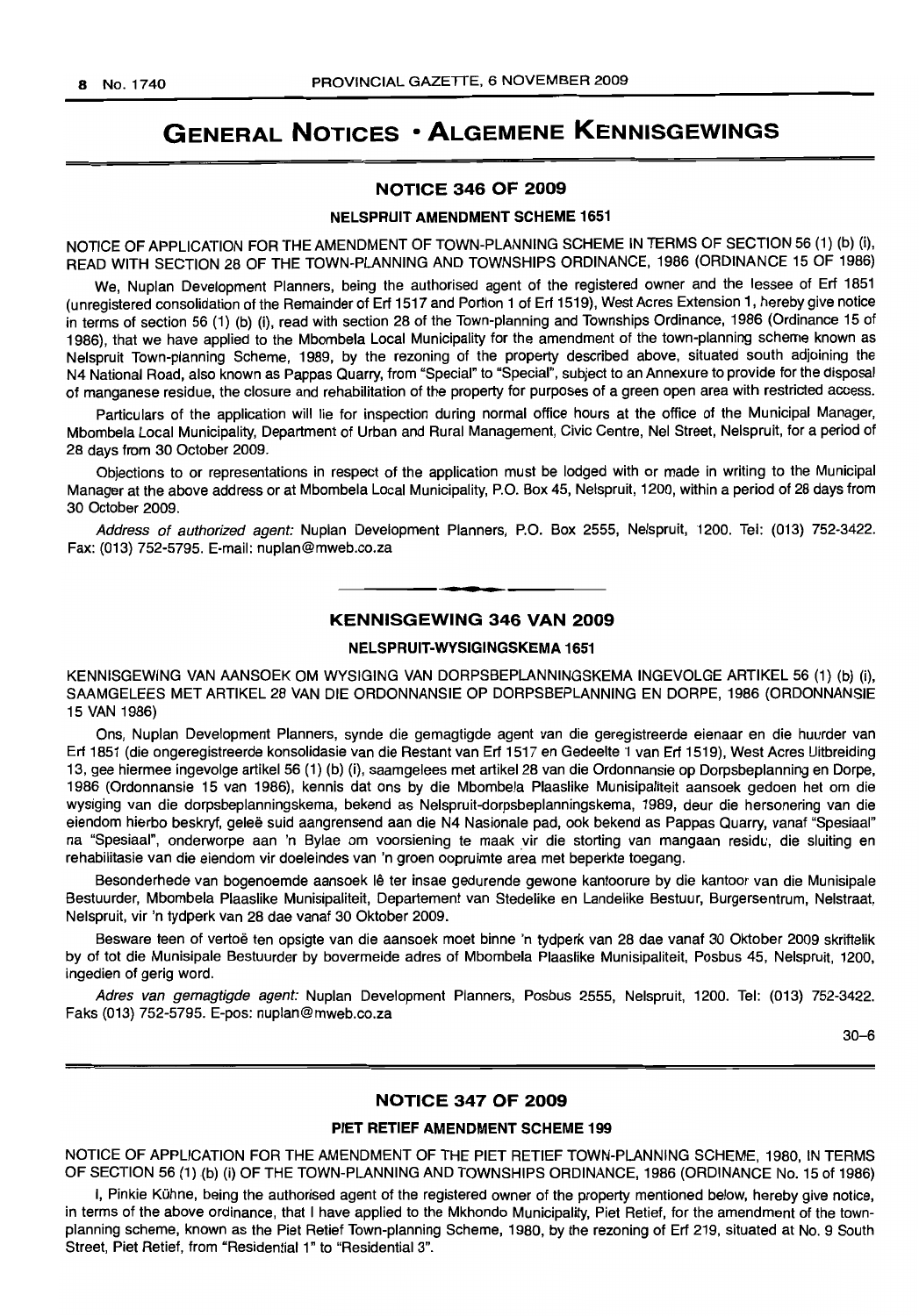Particulars regarding the application will lie for inspection during normal office hours at the office of the Municipal Manager, CIVIC Centre, Mark Street, Piet Retief, for a period of 28 (twenty-eight) days from 30 October 2009.

Objections to this application must, within a period of 28 (twenty-eight) days from 30 October 2009, written and in duplicate, be submitted to the Municipal Manager at the above address, or be posted to P.O. Box 23, Piet Retief, 2380.

Agent: Pinkie Kühne, 76 Paterson Street (P.O. Box 22072), Newcastle, 2940. Tel./Fax: (034) 312-3116. Cell.: 082 952 2946.

### KENNISGEWING 347 VAN 2009

• **• •**

### PIET RETIEF WYSIGINGSKEMA 199

KENNISGEWING VAN AANSOEK OM DIE WYSIGING VAN DIE PIET RETIEF-DORPSBEPLANNINGSKEMA, 1980, INGEVOLGE ARTIKEL 56 (1) (b) (i) VAN DIE ORDONNANSIE OP DORPSBEPLANNING EN DORPE, 1986 (ORDONNANSIE No. 15 VAN 1986)

Ek, Pinkie Kühne, synde die gemagtigde agent van die geregistreerde eienaar van die ondergenoemde eiendom, gee hiermee, ingevolge bogenoemde artikel, kennis dat ek by die Mkhondo Munisipaliteit, Piet Retief, aansoek gedoen het om die wysiging van die dorpsbeplanningskema, bekend as die Piet Retief-dorpsbeplanningskema, 1980, deur die hersonering van Erf 219, geleë te Southstraat No. 9, Piet Retief, vanaf "Residensieel 1" na "Residensieel 3".

Besonderhede van die aansoek lê ter insae gedurende gewone kantoorure by die kantoor van die Munisipale Bestuurder, Burgersentrum, Markstraat, Piet Retief, vir 'n tydperk van 28 (agt-en-twintig) dae vanaf 30 Oktober 2009.

Besware of vertoë teen die aansoek moet binne 'n tydperk van 28 (agt-en-twintig) dae vanaf 30 Oktober 2009, geskrewe en in tweevoud, ingehandig word by die Munisipale Bestuurder, by bovermelde adres, of gepos word aan Posbus 23, Piet Retief,2380.

Agent: Pinkie Kühne, Patersonstraat 76 (Posbus 22072), Newcastle, 2940. Tel./Faks: (034) 312-3116. Sel.: 082 952 2946.

30-6

### NOTICE 348 OF 2009

NOTICE OF AMENDMENT OF TOWN-PLANNING SCHEME IN TERMS OF SECTION 56 (1) (b) OF THE TOWN-PLANNING AND TOWNSHIPS ORDINANCE, 1986 (ORDINANCE 15 OF 1986)

### SECUNDA AMENDMENT SCHEME 142

I, Andreas Johannes Pienaar, being the authorised agent of the owner of Portion 2 of Stand 8464, Secunda Extension 13, hereby give notice in terms of section 56 (1) (b) of the Town-planning and Townships Ordinance, 1986, that I have applied to the Goven Mbeki Municipality for the amendment of the town-planning scheme known as Secunda Town-planning Scheme, 1993, for the rezoning of Portion 2 of Stand 8464, situated at the corner of PDP Kruger and Nelson Mandela Drives, Secunda Ext 13, from "Institution" to "Business 3".

Particulars of the application will lie for inspection during normal office hours at the office of the Physical Development Division, Goven Mbeki Municipality, Secunda CBD (Room 323), for a period of 28 days from 30 October 2009.

Objections to or representations in respect of the application must be lodged or made in writing to the Deputy Director: Physical Development (Room 323) at the above address or at Private Bag X1017, Secunda, 2302, within a period of 28 days from 30 October 2009.

Address of owner: PO Box 2290, Secunda, 2302.

## **- I** KENNISGEWING 348 VAN 2009

KENNISGEWING VAN AANSOEK OM WYSIGING VAN DORPSBEPLANNINGSKEMA INGEVOLGE ARTIKEL 56 (1) (b) VAN DIE ORDONNANSIE OP DORPSBEPLANNING EN DORPE, 1986 (ORDONNANSIE 15 VAN 1986)

### SECUNDA-WYSIGINGSKEMA 142

Ek, Andreas Johannes Pienaar, synde die gemagtigde agent van die eienaar van Ged 2 van Erf 8464, Secunda Uitbreiding 13, gee hiermee ingevolge artikel 56 (1) (b) van die Ordonnansie op Dorpsbeplanning en Dorpe, 1986, kennis dat ek by die Goven Mbeki Munisipaliteit aansoek gedoen het om wysiging van die dorpsbeplanningskema, bekend as Secundadorpsbeplanningskema, 1993, vir die hersonering van Ged 2 van Erf 8464, op die hoek van PDP Kruger- en Nelson Mandelaweg, Secunda X13, vanaf "Inrigting" na "Besigheid 3".

Besonderhede van die aansoek lê ter insae gedurende normale kantoorure by die kantoor van die Afdeling Fisiese Ontwikkeling, Goven Mbeki Munisipaliteit, Secunda SBG (Kamer 323), vir 'n tydperk van 28 dae vanaf 30 Oktober 2009.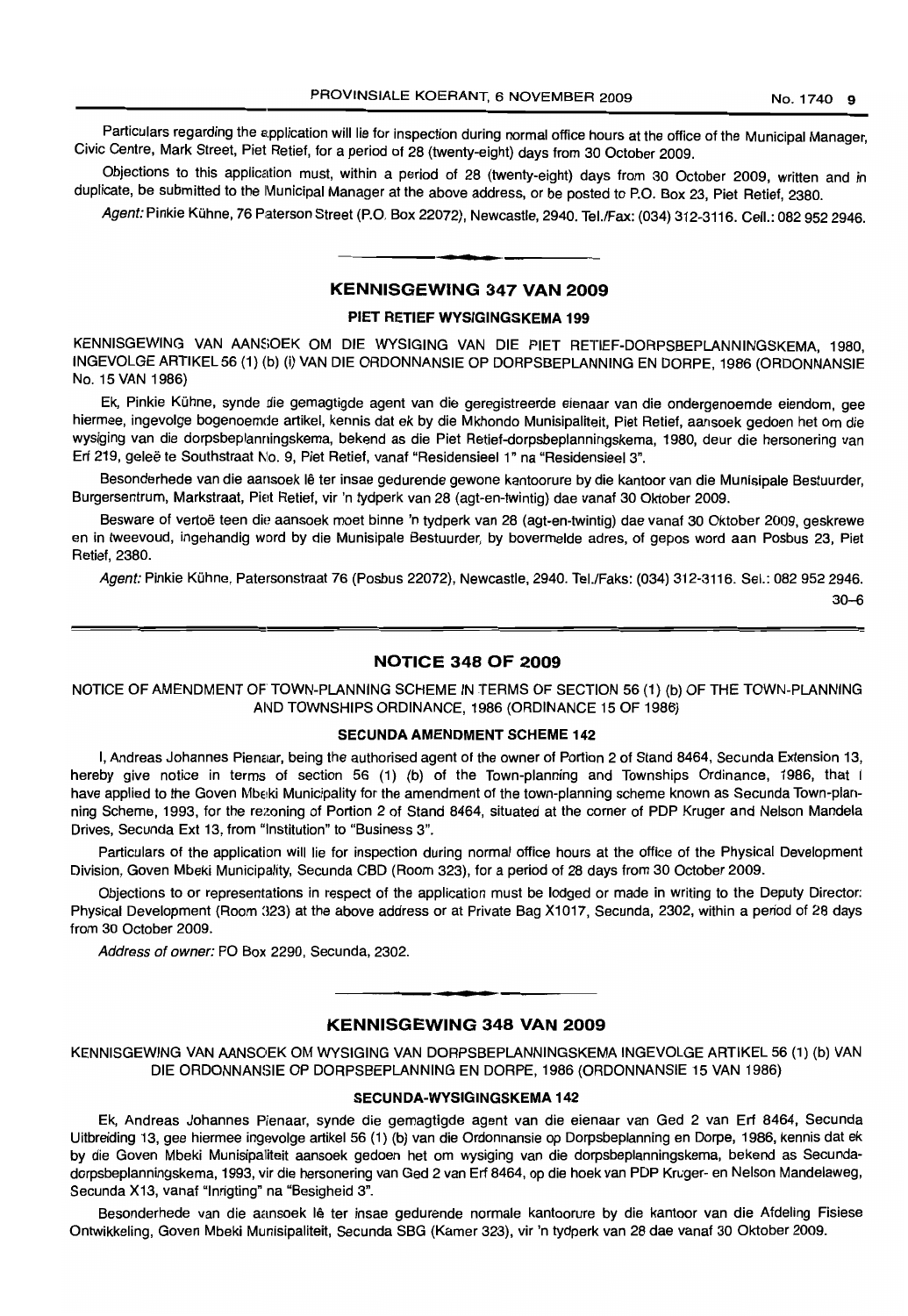Besware teen of vertoë ten opsigte van die aansoek moet binne 'n tydperk van 28 dae vanaf 30 Oktober 2009, skriftelik by of tot die Adjunk-Direkteur, Fisiese Ontwikkeling, by bovermelde adres of by Privaatsak X1017, Secunda, 2302, ingedien of gerig word.

Adres van eienaar: Posbus 2290, Secunda, 2302.

30-6

### **NOTICE 349 OF 2009**

### **PIET RETIEF AMENDMENT SCHEME 185**

NOTICE OF APPLICATION FOR THE AMENDMENT OF THE PIET RETIEF TOWN-PLANNING SCHEME, 1980, IN TERMS OF SECTION 56 (1) (b) (i) OF THE TOWN-PLANNING AND TOWNSHIPS ORDINANCE, 1986 (ORDINANCE No. 15 of 1986)

I. Pinkie Kühne, being the authorised agent of the registered owner of the property mentioned below, hereby give notice, in terms of the above ordinance, that I have applied to the Mkhondo Municipality, Piet Retief, for the amendment of the townplanning scheme, known as the Piet Retief Town-planning Scheme, 1980, by the rezoning of Portion 3 of Erf 870, situated at No. 17A Anema Street, Piet Retief, from "Residential 1" to "Residential 3".

Particulars regarding the application will lie for inspection during normal office hours at the office of the Municipal Manager, Civic Centre, Mark Street, Piet Retief, for a period of 28 (twenty-eight) days from 30 October 2009.

Objections to this application must, within a period of 28 (twenty-eight) days from 30 October 2009, written and in duplicate, be submitted to the Municipal Manager at the above address, or be posted to P.O. Box 23, Piet Retief, 2380.

Agent: Pinkie Kühne, 76 Paterson Street, P.O. Box 22072, Newcastle, 2940. Tel./Fax: (034) 312-3116. Cell.: 082 952 2946.

## **KENNISGEWING 349 VAN 2009**

• **• •**

### **PIET RETIEF AMENDMENT SCHEME 185**

KENNISGEWING VAN AANSOEK OM DIE WYSIGING VAN DIE PIET RETIEF-DORPSBEPLANNINGSKEMA, 1980, INGEVOLGE ARTIKEL 56 (1) (b) (i) VAN DIE ORDONNANSIE OP DORPSBEPLANNING EN DORPE, 1986 (ORDONNANSIE No. 15 VAN 1986)

Ek, Pinkie Kühne, synde die gemagtigde agent van die geregistreerde eienaar van die ondergenoemde eiendom, gee hiermee, ingevofge bogenoemde artikel, kennis dat ek by die Mkhondo Munisipaliteit, Piet Retief, aansoek gedoen het om die wysiging van die dorpsbeplanningskema, bekend as die Piet Retief-dorpsbeplanningskema, 1980, deur die hersonering van Gedeelte 3 van Erf 870, geleë te Anemastraat No. 17A, Piet Retief, vanaf "Residensieel 1" na "Residensieel 3".

Besonderhede van die aansoek lê ter insae gedurende gewone kantoorure by die kantoor van die Munisipale Bestuurder, Burgersentrum, Markstraat, Piet Retief, vir 'n tydperk van 28 (agt-en-twintig) dae vanaf 30 Oktober 2009.

Besware of vertoë teen die aansoek moet binne 'n tydperk van 28 (agt-en-twintig) dae vanaf 30 Oktober 2009, geskrewe en in tweevoud, ingehandig word by die Munisipale Bestuurder, by bovermelde adres, of gepos word aan Posbus 23, Piet Retief, 2380.

Agent: Pinkie Kühne, Patersonstraat 76, Posbus 22072, Newcastle, 2940. Tel./Faks: (034) 312-3116. Sel.: 082 952 2946.

30-6

### **NOTICE 350 OF 2009**

### APPLICATION FOR ESTABLISHMENT OF TOWNSHIP

### NOTICE OF APPLICATION FOR THE ESTABLISHMENT OF A TOWNSHIP IN TERMS OF CHAPTER IV, SECTION 96 OF THE TOWN-PLANNING AND TOWNSHIPS ORDINANCE, 1986 (ORDINANCE 15 OF 1986)

We, Nuplan Development Planners, being the authorised agent of the registered owner of the property mentioned hereunder, duly authorized by the registered owner hereby gives notice in terms of section 96 of the Town-planning and Townships Ordinance, 1986 (Ordinance 15 of 1986) read with section 69 that we have applied to the Mbombela Local Municipality for the establishment of the Township Sterkspruit Proper, situated on Portion 26 (portion of Portion 4) of the farm Sterkspruit 285-JT, as set out in the Annexure hereto.

Particulars of the application will lie for inspection during normal office hours at the office of the Municipal Manager, Department Urban and Rural Management, Second Floor, Mbombela Local Municipality, Civic Centre, Nel Street, Nelspruit, for a period of 28 days from 30 October 2009.

Objections to, or representations in respect of the application must be lodged with or made in writing to the Municipal Manager, Mbombela Local Municipality at the above address or at PO Box 45, Nelspruit, 1200, within a period of 28 days from 30 October 2009, thus not later than 27 November 2009.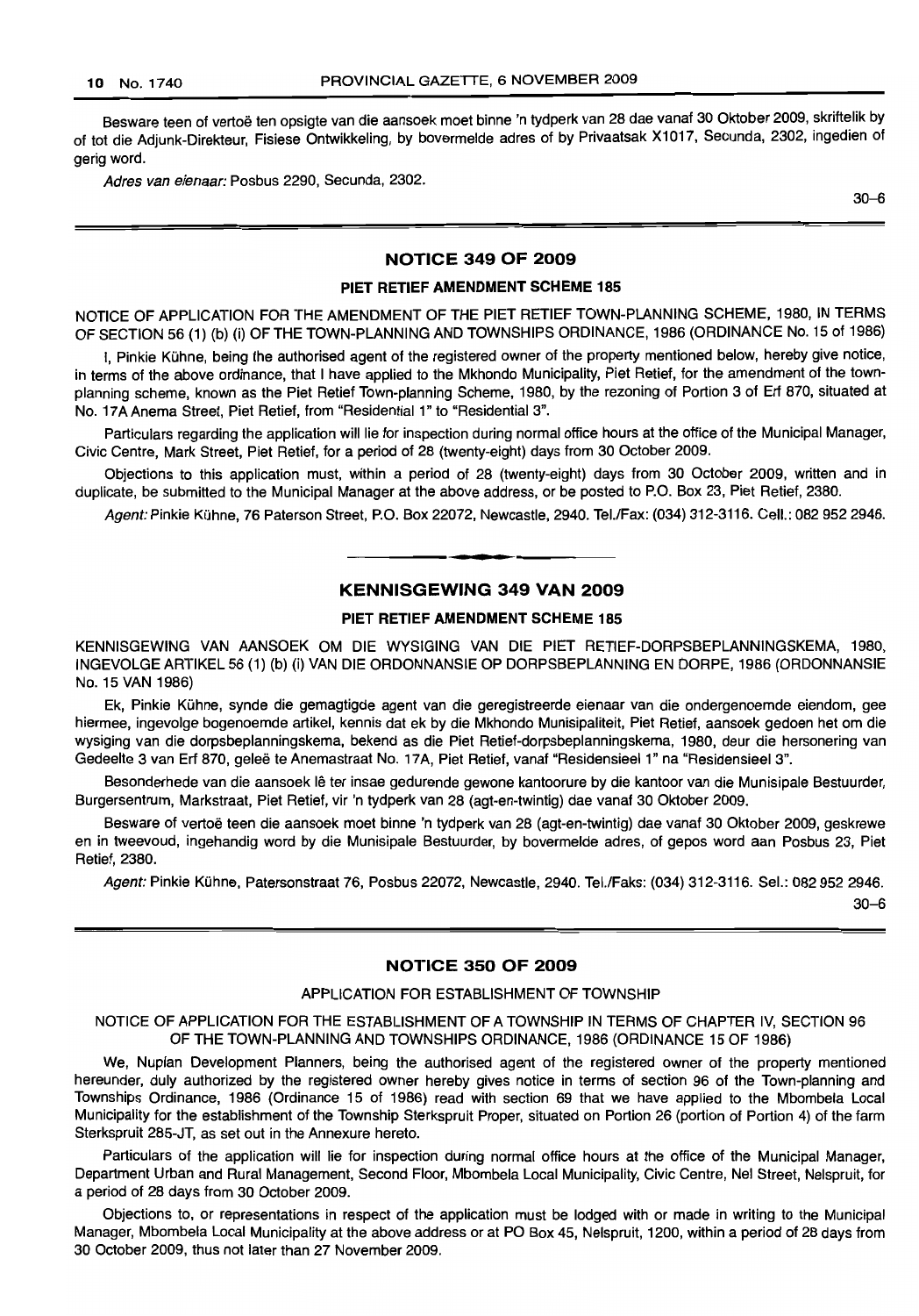### **ANNEXURE**

### Name of town: **Sterkspruit Proper.**

Total number of erven: 6.

Land uses: Special for inter alia access control, agricultural purposes, engineering services infrastructure, open space and recreation purposes, and related uses: 1 ert; Special for a conference centre, hotel, hotel and tourism accommodation and related uses, and engineering services infrastructure: 1 ert; Special for hotel and tourism accommodation and related uses and engineering services infrastructure: 2 erven; Special for a multi-purpose centre with conference facilities; sport events, entertainment and recreation, and related uses, and associated accommodation for sporting events: 1 ert. Special for residential purposes for management personnel and associated uses: 1 ert. Provincial Road D957 is excluded from the township.

Property description: Portion 26 (portion of Portion 4), of the farm Sterkspruit 285-JT.

Locality: Situated approximately 9 km west of Nelspruit along the N4, north on the Sterkspruit Road (Road D2125) and approximately 1,4 km east along Road D957.

Name of applicant: Takitsi Trading CC (Reg. No. 2004/051215/23).

Authorised agent: Nuplan Development Planners, PO Box 2555, Nelspruit, 1200. Tel: (013) 752-3422. Fax: (013) 752-5795. E-mail: admin@nuplan.co.za

### **KENNISGEWING 350 VAN 2009**

**• E**

### AANSOEK OM DORPSTIGTING

KENNISGEWING VAN AANSOEK OM DORPSTIGTING INGEVOLGE HOOFSTUK IV, ARTIKEL 96 VAN DIE ORDONNANSIE OP DORPSBEPLANNING EN DORPE, 1986 (ORDONNANSIE 15 VAN 1986)

Ons, Nuplan Development Planners, synde die gemagtigde agent van die geregistreerde eienaar van die eiendom hieronder vermeld, behoorlik daartoe gemagtig, gee hiermee ingevolge artikel 96 van die Ordonnansie op Dorpsbeplanning en Dorpe, 1986 (Ordonnansie 15 van 1986), saamgelees met artikel 69, kennis dat ons by die Mbombela Plaaslike Munisipaliteit aansoek gedoen het om die dorp Sterkspruit Proper op Gedeelte 26 (gedeelte van Gedeelte 4) van die plaas Sterkspruit 285-JT, te stig, soos vermeld in die Bylae hiertoe. .

Besonderhede van bogenoemde aansoek lê ter insae gedurende gewone kantoorure by die kantoor van die Munisipale Bestuurder, Departement Stedelike en Landelike Bestuur, Tweede Vloer, Mbombela Plaaslike Munisipaliteit, Burgersentrum, Nelstraat, Nelspruit, vir 'n tydperk van 28 dae vanaf 30 Oktober 2009.

Besware teen of vertoë ten opsigte van die aansoek moet binne 'n tydperk van 28 dae vanaf 30 Oktober 2009, dus nie later as 27 November 2009 skriftelik by die Munisipale Bestuurder by bovermelde adres of by Posbus 45, Nelspruit, 1200, ingedien of gerig word.

### **BYLAE**

Naam van dorp: **Sterkspruit Proper.**

Aantal erwe in dorp: 6.

Grondgebruike: Spesiaal vir onder andere toegangsbeheer, landboudoeleindes, ingenieursdiensteinfrastruktuur, oop ruimte en ontspanning, en verwante gebruike: 1 ert; Spesiaal vir doeleindes van 'n konferensiesentrum, hotel, hotel- en toerisme akkommodasie en verwante gebruike en ingenieursdiensteinfrastruktuur: 1 ert; Spesiaal vir hotel- en toerisme akkommodasie, verwante gebruike en lnqenieursdiensteintrasfruktuur: 2 erwe; Spesiaal vir 'n meerdoelige sentrum met konferensiefasiliteite, sport byeenkomste, vermaak en ontspanning, en verwante gebruike, en sport verwante akkommodasie: 1 ert; Spesiaal vir residensieel vir bestuurspersoneel en verwante gebruike: 1 ert. Provinsiale Pad D957 word uitgesluit van die dorp.

Eiendomsbeskrywing: Gedeelte 26 (gedeelte van Gedeelte 4), van die plaas Sterkspruit 285-JT.

Ligging: Geleë ongeveer 9 km wes van Nelspruit met die N4, noord by die Sterkspruit afdraai (Pad D2125) en ongeveer 1,4 km oos met Pad D957.

Naam van applikant: Takitsi Trading CC (Reg. No. 2004/051215/23).

Gemagtigde agent: Nuplan Development Planners, Posbus 2555, Nelspruit, 1200. Tel: (013) 752-3422. Faks: (013) 752-5795. E-pos: admin@nuplan.co.za

30-6

### **NOTICE 351 OF 2009**

## NOTICE OF DRAFT SCHEME

The Thaba Chweu Municipality, Lydenburg Administrative Unit, gives notice in terms of section 28 (1) (a) of the Townplanning and Townships Ordinance, 1986 (Ordinance 15 of 1986), read with section 56 (1) (b) (i) and (ii) draft town-planning scheme to be known as Ert 1495, Mashishing Extension 1.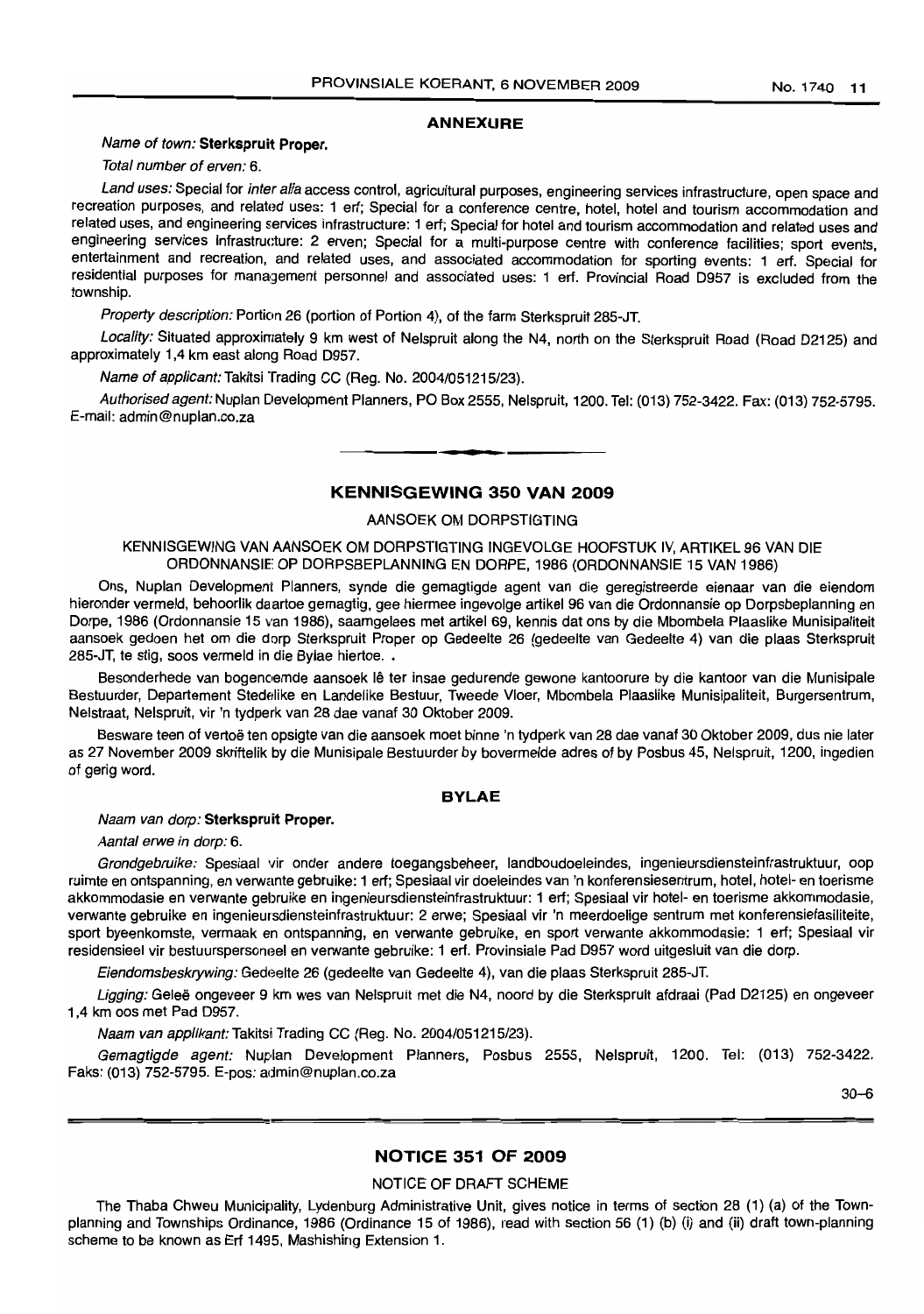This scheme is an amendment scheme and contains the following proposals: The inclusion of Erf 1495, Mashishing Extension 1, located at Swik Street, just to the north of the Sixth Street intersection into the Lydenburg Town-planning Scheme, 1995.

The zoning of the erf to "Business 2" with the inclusion of a place of refreshment/tavern as primary land use.

The erf is currently, according to Act 4 of 1984 as well as the Title Deed, zoned as "Residential" which includes certain business facilities.

The draft scheme will lie for inspection during normal office hours at the office of the Municipal Manager, Thaba Chweu Municipality, Lydenburg Administrative Unit, Sentraal Street, Lydenburg, for a period of 28 days from 30/10/2009.

Objections to or representations in respect of the scheme must be lodged with or made in writing to the Municipal Manager at the above address of at PO Box 61, Lydenburg, 1120, within a period of 28 days from 30/10/2009.

Address of agent: (HS1959) Terraplan Associates, PO Box 1903, Kempton Park, 1620.

## **KENNISGEWING 351 VAN 2009**

I **• •**

KENNISGEWING VAN ONTWERPSKEMA

Die Thaba Chweu Munisipaliteit, Lydenburg Administratiewe Eenheid, gee hiermee ingevolge artikel 28 (1) (a) van die Ordonnansie op Dorpsbeplanning en Dorpe, 1986 (Ordonnansie 15 van 1986), saamgelees met artikel 56 (i) (b) (i) en (ii) kennis dat 'n ontwerpdorpsbeplanningskema bekend te staan as Erf 1495, Mashishing Uitbreiding 1, deur hom opgestel is.

Hierdie skema is 'n wysigingskema en bevat die volgende voorstelle: Die insluiting van Erf 1495, Mashishing Uitbreiding 1 gelee te Swikstraat ten noorde van Sixthstraat aansluiting by die Lydenburg-dorpsbeplanningskema, 1995.

Die sonering van die erf na "Besigheid 2" met die insluiting van 'n verversingsplek/taverne as primêre gebruiksreg.

Die erf is huidiglik volgens Wet 4 van 1984 sowel as die Titelakte, gesoneer as "Residensieel" wat sekere besigheidsfasiliteite insluit.

Die ontwerpskema lê ter insae gedurende gewone kantoorure by die kantoor van die Munisipale Bestuurder, Thaba Chweu Munisipaliteit Lydenburg Administratiewe Eenheid, Sentraalstraat, Lydenburg, vir 'n tydperk van 28 dae vanaf 30/10/2009.

Besware teen of vertoë ten opsigte van die skema moet binne 'n tydperk van 28 dae vanaf 30/10/2009 skriftelik by of tot die Munisipale Bestuurder bovermelde adres of by Posbus 61, Lydenburg, 1120, ingedien of gerig word.

Adres van agent: (HS1959) Terraplan Medewerkers, Posbus 1903, Kempton Park, 1620.

30-6

### **NOTICE 352 OF 2009**

### NOTICE OF DRAFT SCHEME

The Thaba Chweu Municipality, Lydenburg Administrative Unit, gives notice in terms of section 28 (1) (a) of the Townplanning and Townships Ordinance, 1986 (Ordinance 15 of 1986), read with section 56 (1) (b) (i) and (ii) draft town-planning scheme to be known as Erf 1588, Mashishing.

This scheme is an amendment scheme and contains the following proposals: The inclusion of Erf 1588, Mashishing located at 1588 Ferro Street, Mashishing, into the Lydenburg Town-planning Scheme, 1995.

The zoning of the erf to "Business 2" with the inclusion of a place of refreshment/tavern as primary land use.

The erf is currently, according to Act 4 of 1984 as well as the Title Deed, zoned as "Residential" which includes certain business facilities.

The draft scheme will lie for inspection during normal office hours at the office of the Municipal Manager, Thaba Chweu Municipality, Lydenburg Administrative Unit, Sentraal Street, Lydenburg, for a period of 28 days from 30/10/2009.

Objections to or representations in respect of the scheme must be lodged with or made in writing to the Municipal Manager at the above address of at PO Box 61, Lydenburg, 1120, within a period of 28 days from 30/10/2009.

Address of agent: (HS 1939) Terraplan Associates, PO Box 1903, Kempton Park, 1620.

### **KENNISGEWING 352 VAN 2009**

.**- .**

### KENNISGEWING VAN ONTWERPSKEMA

Die Thaba Chweu Munisipaliteit, Lydenburg Administratiewe Eenheid, gee hiermee ingevolge artikel 28 (1) (a) van die Ordonnansie op Dorpsbeplanning en Dorpe, 1986 (Ordonnansie 15 van 1986), saamgelees met artikel 56 (i) (b) (i) en (ii) kennis dat 'n ontwerpdorpsbeplanningskema bekend te staan as Erf 1588, Mashishing, deur hom opgestel is.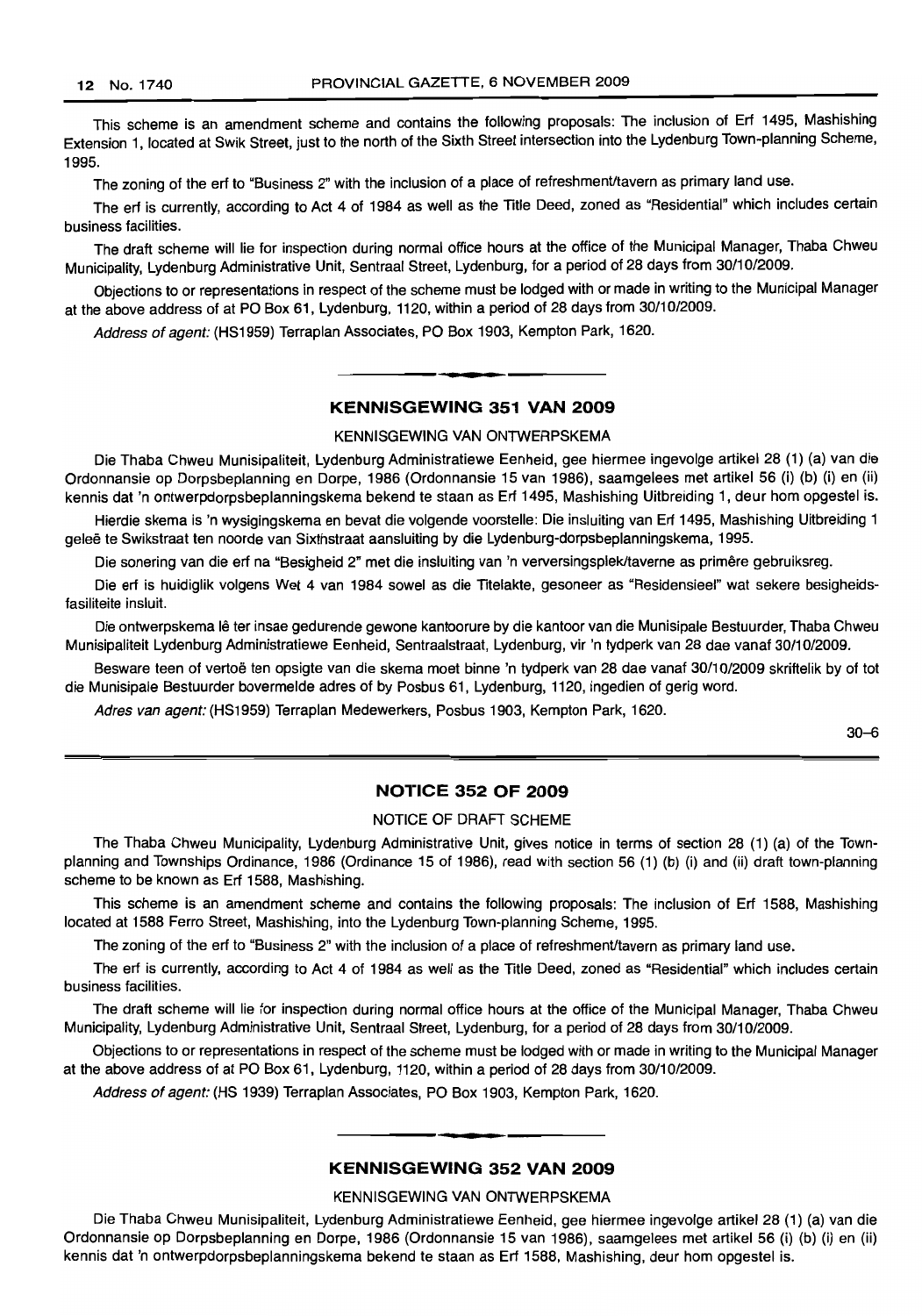Hierdie skema is 'n wysigingskema en bevat die volgende voorstelle: Die insluiting van Erf 1588, Mashishing, geleë te Ferrostraat 1588, Mashishing, by die Lydenburg-dorpsbeplanningskema, 1995.

Die sonering van die erf na "Besigheid 2" met die insluiting van 'n verversingsplek/taverne as primêre gebruiksreg.

Die erf is huidiglik volgens Wet 4 van 1984 sowel as die Titelakte, gesoneer as "Residensieel" wat sekere besigheidsfasiliteite insluit.

Die ontwerpskema lê ter insae gedurende gewone kantoorure by die kantoor van die Munisipale Bestuurder, Thaba Chweu Munisipaliteit, Lydenburg Administratiewe Eenheid, Sentraalstraat, Lydenburg, vir 'n tydperk van 28 dae vanaf 30/10/2009.

Besware teen of vertoë ten opsigte van die skema moet binne 'n tydperk van 28 dae vanaf 30/10/2009 skriftelik by of tot die Munisipale Bestuurder bovermelde adres of by Posbus 61, Lydenburg, 1120, ingedien of gerig word.

Adres van agent: (HS1939) Terraplan Medewerkers, Posbus 1903, Kempton Park, 1620.

30-6

## **NOTICE 355 OF 2009**

### **SABlE AMENDMENT SCHEME 58**

I, Petrus Jacobus Buys, being the authorised agent of the owner of Erf 1322, Sabie Extension 10, hereby give notice in terms of section 56 (1) (b) (i) of the Town-planning and Townships Ordinance, 1986 (Ord. No. 15 of 1986), that I have applied to the Thaba Chweu Municipality for the amendment of the Sabie Town-planning Scheme, 1984, by the rezoning of Erf 1322, Sabie Extension 10 from "Residential 1" to "Business 1".

Particulars of the application will lie for inspection during normal office hours at the office of the Town Planner, Room 33, Department Technical & Engineering Services, Civic Centre, Thaba Chweu Municipality, 1 Central Street, Lydenburg, for a period of 28 days from 6 November 2009.

Objections to or representations in respect of the application must be lodged with or made in writing to the Town Planner at the above address or at P.O. Box 61, Lydenburg, 1120, within a period of 28 days from 6 November 2009.

Address of the agent: Pieterse, Du Toit and Associates CC, PO Box 11306, Bendor Park, Polokwane, 0699. Tel: (015) 297- 4970/1. Fax: (015) 297-4584.

.**- .**

### **KENNISGEWING 355 VAN 2009**

### **SABIE-WYSIGINGSKEMA 58**

Ek, Petrus Jacobus Buys, synde die gemagtigde agent van die eienaar van Erf 1322, Sabie Uitbreiding 10, gee hiermee ingevolge artikel 56 (1) (b) (i) van die Ordonnansie op Dorpsbeplanning en Dorpe, 1986 (Ord. No. 15 van 1986), kennis dat ek by die Thaba Chweu Munisipaliteit aansoek gedoen het om die wysiging van die Sabie-dorpsbeplanningskema, 1984, deur die hersonering van Erf 1322, Sabie Uitbreiding 10, van "Residensieel 1" na "Besigheid 1".

Besonderhede van die aarisoek lê ter insae gedurende gewone kantoorure by die kantoor van die Stadsbeplanner, Kamer 33, Departement Tegniese- en Ingenieursdienste, Munisipale Gebou, Thaba Chweu Munisipaliteit, Sentraalstraat 1, Lydenburg, vir 'n tydperk van 28 dae vanaf 6 November 2009.

Besware teen of vertoë ten opsigte van die aansoek moet binne 'n tydperk van 28 dae vanaf 6 November 2009, skriftelik by of tot die Stadsbeplanner by bovermelde adres of by Posbus 61, Lydenburg, 1120, ingedien of gerig word.

Adres van agent: Pieterse, Du Toit and Assosiate BK, Posbus 11306, Bendor Park, Polokwane, 0699. Tel: (015) 297- 4970/1. Faks: (015) 297-4584.

6-13

### **NOTICE 356 OF 2009**

### **ERMELO AMENDMENT SCHEME 553**

### NOTICE OF APPLICATION FOR AMENDMENT OF TOWN-PLANNING SCHEME **IN** TERMS OF SECTION 56 (1) (b) (i) OF THE TOWN-PLANNING AND TOWNSHIPS ORDINANCE, 1986 (ORDINANCE 15/1986)

We, Reed & Partners Land Surveyors being the authorised agent of the owner of Portion 1 of Erf 629, Ermelo, hereby give notice in terms of section 56 (1) (b) (i) of the Town-planning and Townships Ordinance, 1986, that we have applied to the Municipality of Msukaligwa for the amendment of the town-planning scheme known as Ermelo Town-planning Scheme, 1982, by the rezoning of the property described above, situated at 4 Breijtenbach Street, Ermelo, from "Residential 1" to "Business 2".

Particulars of the application will lie for inspection during normal office hours at the office of the Municipal Manager, Civic Centre, Taute Street, Ermelo, for a period of 28 days from 6 November 2009.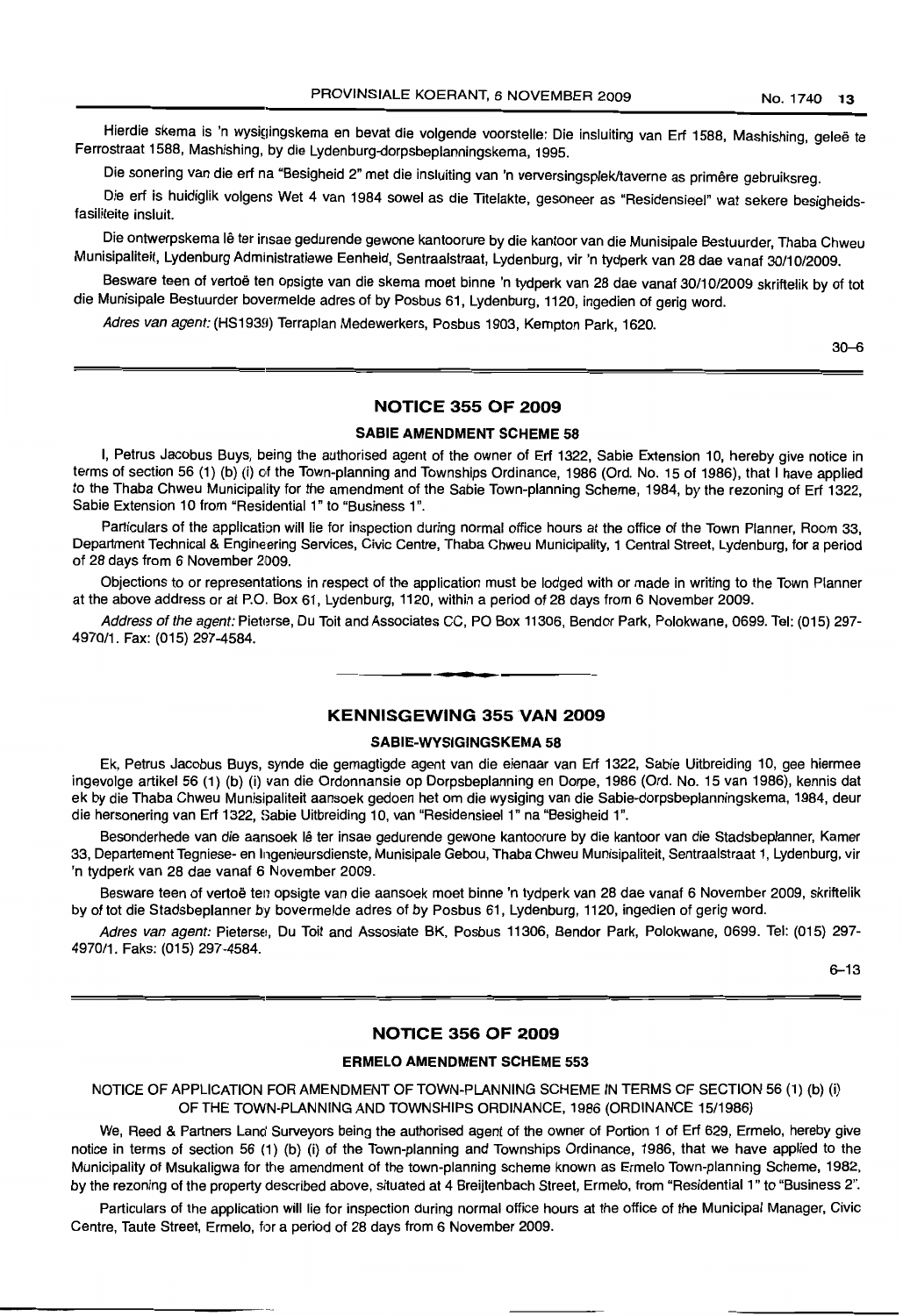Objections to or representations in respect of the application must be lodged with or made in writing to the Municipal Manager at the above address or at PO Box 48, Ermelo, 2350, within a period of 28 days from 6 November 2009.

Address of agent: Reed & Partners, Professional Land Surveyors, P.O. Box 132, Ermelo, 2350, Tel: (017) 811-2348.

## **•** KENNISGEWING 356 VAN 2009

### ERMELO·WVSIGINGSKEMA 553

KENNISGEWING VAN MNSOEK OM WVSIGING VAN DORPSBEPLANNINGSKEMA INGEVOLGE ARTIKEL 56 (1) (b) (i) VAN DIE ORDONNANSIE OP DORPSBEPLANNING EN DORPE, 1986 (ORDONNANSIE 15 VAN 1986)

Ons, Reed & Vennote Landmeters, synde die gemagtigde agent van die eienaar van Gedeelte 1 van Erf 629, Ermelo, gee hiermee ingevolge artikel 56 (1) (b) (i) van die Ordonnansie op Dorpsbeplanning en Dorpe, 1986, kennis dat ons by die Munisipaliteit van Msukaligwa aansoek gedoen het om die wysiging van die dorpsbeplanningskema bekend as Ermelodorpsbeplanningskema, 1982, deur die hersonering van die eiendom hierbo beskryf, geleë te Breijtenbachstraat 4, Ermelo, van "ResidensieeI1" na "Besigheid 1".

Besonderhede van die aansoek lê ter insae gedurende gewone kantoorure by die kantoor van die Munisipale Bestuurder, Burgersentrum, Tautestraat, Ermelo, vir 'n tydperk van 28 dae vanaf 6 November 2009.

Besware teen of vertoe ten opsigte van die aansoek moet binne 'n tydperk van 28 dae vanaf 6 November 2009 skriftelik by of tot die Munisipale Bestuurder by die bovermelde adres of by Posbus 48, Ermelo, 2350, ingedien of gerig word.

Adres van agent: Reed & Vennote, Professionele Landmeters, Posbus 132, Ermelo, 2350, Tel: (017) 811-2348.

6-13

### NOTICE 357 OF 2009

FINAL NOTICE

REMOVAL OF RESTRICTIONS ACT, 1967 (ACT 84 OF 1967)

### PORTION 2 OF ERF 1948, EVANDER

Notice is hereby given in terms of section 2 (1) of the Removal of Restrictions Act, 1967, that the MEC for the Department of Agriculture, Rural Development & Land Administration has approved the removal of Conditions C and 0 (a) to D (x) in Deed of Tranfer No. T102410/2005 in terms of section 3 (1) of the Removal of Restrictions Act, 1967 (Act 84 of 1967) and the simultaneous amendment of the Evander Town-planning Scheme, 1980, Amendment Scheme No. 47.

### ANNEXURE

The Evander Town-planning Scheme, 1980, approved by virtue of Administration Notice 104, dated 6 August 1980, is hereby further altered and amended in the following manner:

1. The Map, Sheet 10. A and B Series, as shown on Map 3, Amendment Scheme 47.

DALA 15/3/2/1/30 (5)

### KENNISGEWING 357 VAN 2009

.**-.**

FINALE KENNISGEWING

WET OP OPHEFFING VAN BEPERKINGS, 1967 (WET 84 VAN 1967)

### GEDEELTE 2 VAN ERF 1948, EVANDER

Kennis word hiermee gegee ingevolge artikel 2 (1) van die Wet op Opheffing van Beperkings, 1967, dat die LUK vir die Departement van Landelike Ontwikkeling & Grond Administrasie die opheffing van Voorwaardes C en 0 (a) tot 0 (x) in Akte van Transport No. T102410/2005 goedgekeur het ingevolge die bepalings van artikel 3 (1) van die Wet op Opheffing van Beperkings, 1967 (Wet 84 van 1967) en die gelyktydige wysiging van die Evander-dorpsbeplanningskema, 1980, Wysigingskema No. 47.

### BYLAE

Die Evander-dorpsbeplanningskema, 1980, goedgekeur kragtens Administrateurskennisgewing 104 gedateer 6 Augustus 1980 word hiermee soos volg verder gewysig en verander:

1. Die Kaart, Vel 10, A- en B Reeks, soos aangetoon op Kaart 3, Wysigingskema 47.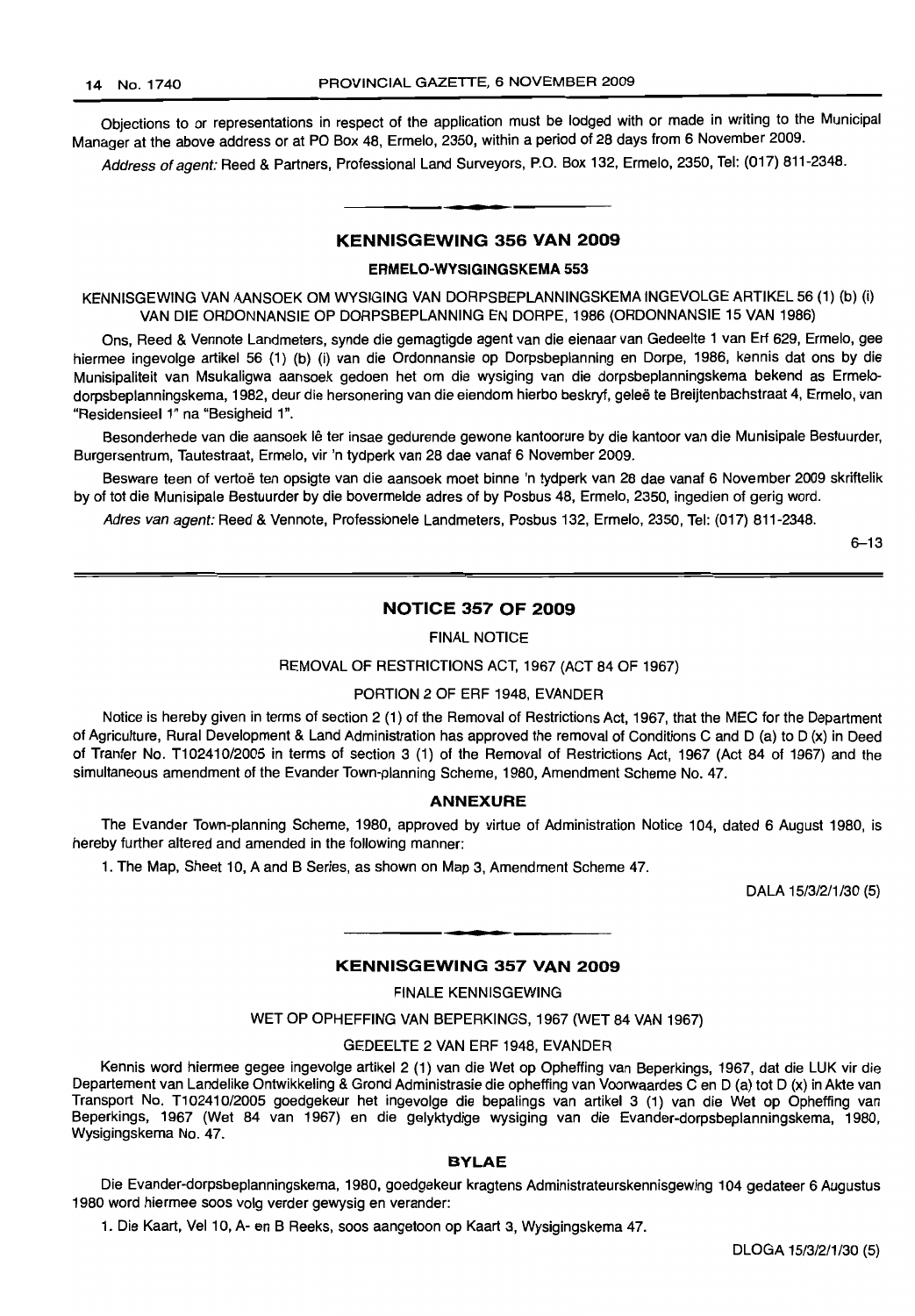### NOTICE 358 OF 2009

## MPlJMALANGA GAMBLING ACT, 1995 (ACT 5 OF 1995), AS AMENDED

## APPLICATION FOR A TRANSFER OF A SITE OPERATOR LICENCE

Notice is hereby given that Shuiliang Weng, date of birth 11 October 1970, Passport No. G13122122, trading as Natal Restaurant, intends submitting an application to the Mpumalanga Gambling Board on 5 November 2009 for a transfer of a site Operator licence. The application will be open for public inspection at the office of the Mpumalanga Gambling Board at First Avenue, Private Bag 9908, White River, South Africa, 1240, from 5 November 2009. (1) The purpose of the application is to obtain a licence to operate and keep limited payout machines on the premises, of the aforesaid business. (2) The applicant's business is located at 18 B Meyer Street, Middelburg, Mpumalanga Province. (3) The owner of the site is Shuiliang Weng. Attention is directed to the provisions of section 26 of the Mpumalanga Gambling Act, 1995 (Act No.5 of 1995) as amended, which makes provision for subrnission of written objections in respect of the application. Such objections should be lodged within 30 days from 5 November 2009 with the Chief Executive Officer, of the said Gambling Board whose address is First Avenue, Private Bag 9908, White River, South Africa, 1240.

### NOTICE 359 OF 2009

### MPUMALANGA GAMBLING ACT, 1995 (ACT 5 OF 1995), AS AMENDED

### APPLICATION FOR A TRANSFER OF A SITE OPERATOR LICENCE

Notice is hereby given that Shuiqiang Trading CC, Reg. No. CK 2005/091195/23 trading as Galactica, intends submitting an application to the Mpumalanga Gambling Board on 5 November 2009 for a transfer of a site Operator licence. The application will be open for public inspection at the office of the Mpumalanga Gambling Board at First Avenue, Private Bag 9908, White River, South Africa, 1240, from 5 November 2009. (1) The purpose of the application is to obtain a licence to operate and keep limited payout machines on the premises, of the aforesaid business. (2) The applicant's business is located at Shop No.8, J.G. Strydom, Cowen Ntuli Street, Middefburg, Mpumalanga Province. (3) The owner of the site is Shuiqiang Weng. Attention is directed to the provisions of section 26 of the Mpumalanga Gambling Act, 1995 (Act No.5 of 1995) as amended, which makes provision for submission of written objections in respect of the application. Such objections should be lodged within 30 days from 5 November 2009 with the Chief Executive Officer, of the said Gambling Board whose address is First Avenue, Private Bag 9908, White River, South Africa, 1240.

## LOCAL AUTHORITY NOTICES PLAASLIKE BESTUURSKENNISGEWINGS

### **LOCAL AUTHORITY NOTICE 229**

### THE GOVAN MBEKI MUNICIPALITY

### NOTICE OF APPLICATION FOR ESTABLISHMENT OF TOWNSHIP

### SECUNDA EXTENSION 47

The Govan Mbeki Municipality hereby gives notice in terms of section 69, read in conjunction with section 96 of the Townplanning and Townships Ordinance, 1986 (Ordinance No. 15 of 1986), that an application to establish the township referred to in the Annexure hereto, has been received by it.

Particulars of the application will lie for inspection during normal office hours at the office of the Municipal Manager, Goven Mbeki Municipal Offices, Central Business District, Horwood Street, Secunda, for a period of 28 (twenty-eight) days from 30 October 2009.

Objections or representations in respect of the application must be lodged with or made in writing and in duplicate to the Municipal Manager, The Govan Mbeki Municipality, at the above address or posted to him at Private Bag X1017, Secunda, 2302, within a period of 28 (twenty-elqht) days from 30 October 2009.

### General Manager: City Planning Division

Date of first publication: 30 October 2009.

Date of second publication: 6 November 2009.

Closing date for objections: 27 November 2009.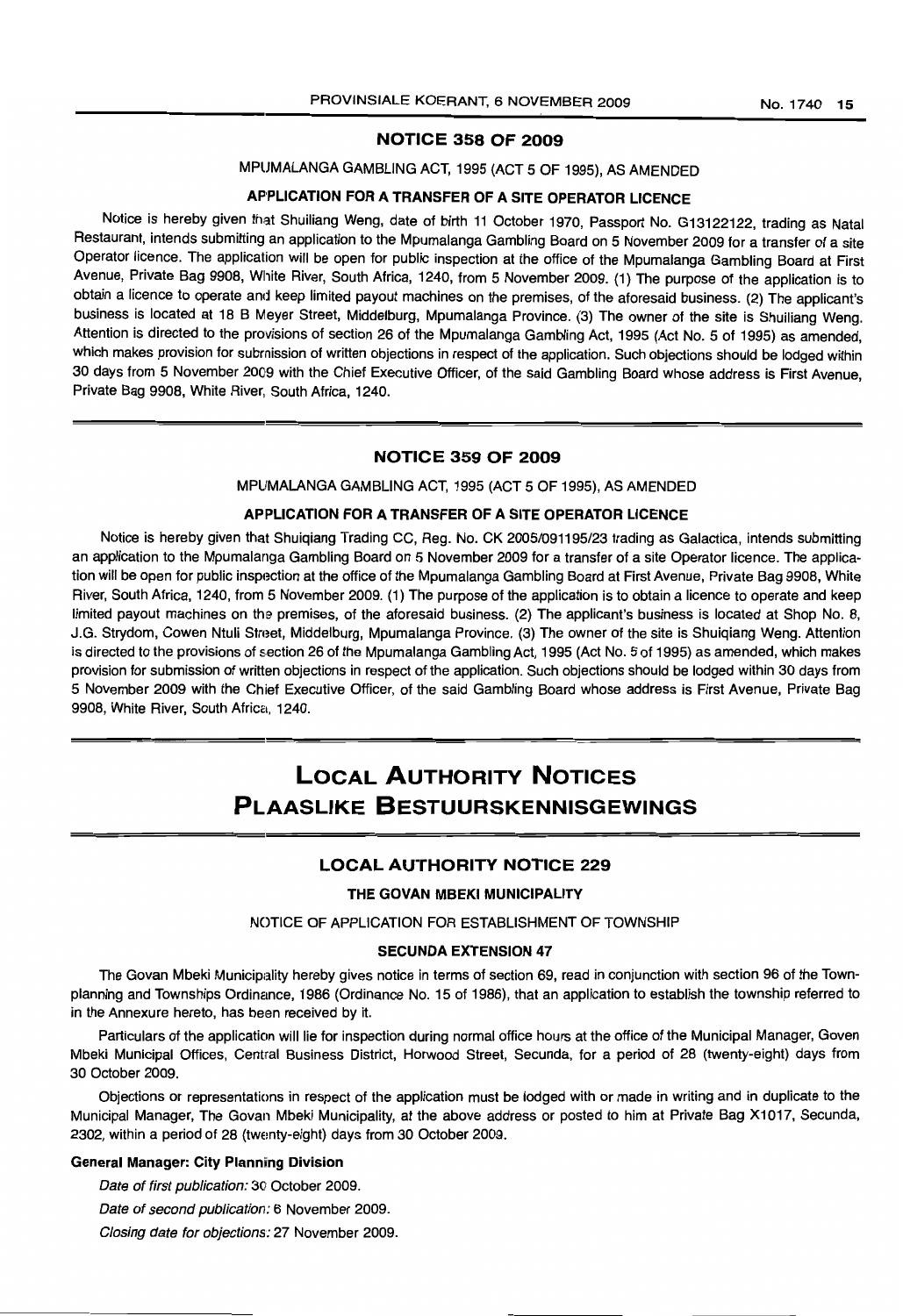### ANNEXURE

### Name of township: Secunda Extension 47.

Name of applicant: CityScope Town Planners on behalf of the registered property owner: Goven Mbeki Municipality (previously known as the Health Committee of Secunda/Secunda Town Council/Highveld East Local Municipality/Highveld Ridge Transitional Local Council, all disestablished and substituted by the Govan Mbeki Municipality).

Number of erven in proposed township:

"Business 3"-19 "Industrial 1"-4 "Government"-1 "Special" for Sport and Recreation including Active and Passive Recreation, Amusement including Place of Refreshment, Private Open Space, Play Grounds and Camping Facilities-2 "Special" for Commercial including Service Industry and Wholesale Trade-7 "Special" for Commercial including Service Industry, Wholesale Trade, Offices and Convention Centre-2 "Special" for Offices, Hotel, Retail and Place of Refreshment-1 "Special" for Show Room, Commercial including Service Industry and Wholesale Trade-3 "Special" for Show Room, Commercial including Service Industry and Wholesale Trade, Warehousing, Industrial including Manufacturing of Goods but excludes Noxious Industry-2 "Special" for Showroom and Dealership-1 "Special" for Commercial including Service Industry-5 "Special" for Wholesale Trade-4

Phasing: The application is planned to be phased in 9 phases (separate extensions).

Description of properties: The Remaining Extent of the farm Valleipark 551 IS; the Remaining Extent of the farm Driehoek 572 IS; and Portion 26 of the farm Driehoek 275 IS.

Locality of township: The proposed application areas are located within close proximity of the PDP Kruger Drive/Nelson Mandela Drive intersection and to the south east of Walter Sisulu Drive. Parts of the proposed township are situated to the south, east and north of the Secunda Airfield and south of Lake Umuzi Waterfront.

#### Reference No: 16/3/91

Applicant: CityScope Town Planners, PO Box 72780, Lynnwood Ridge, 0040. Tel/Fax: (012) 366-8900.

PLAASLIKE BESTUURSKENNISGEWING 229

• **• •**

### DIE GOVAN MBEKI MUNISIPALITEIT

### KENNISGEWING VAN AANSOEK OM STIGTING VAN DORP

### SECUNDA UITBREIDING 47

Die Govan Mbeki Munisipaliteit gee hiermee kennis ingevolge artikel 69 saamgelees met artikel 96, van die Ordonnansie op Dorpsbeplanning en Dorpe, 1986 (Ordonnansie 15 van 1986), dat 'n aansoek om die dorp in die Bylae hierby genoem, te stig, deur hom ontvang is.

Besonderhede van die aansoek lê ter insae gedurende gewone kantoorure by die kantoor van die Munisipale Bestuurder, Govan Mbeki Munisipale Kantore, Sentrale Besigheidsdistrik, Horwoodstraat, Secunda, vir 'n tydperk van 28 (agt-en-twintig) dae vanaf 30 Oktober 2009.

Besware teen of vertoe ten opsigte van die aansoek moet binne 'n tydperk van 28 (agt-en-twintig) dae vanaf 30 Oktober 2009, skriftelik en in tweevoud by of tot die Munisipale Bestuurder, Govan Mbeki Munisipaliteit by bovermelde adres of by Privaatsak X1017, Secunda, 2302, ingedien of gerig word.

### Aigemene Bestuurder: Stadsbeplanning Divisie

Datum van eerste publikasie: 30 Oktober 2009.

Datum van tweede publikasie: 6 November 2009.

Sluitingsdatum vir besware/vertoë: 27 November 2009.

### BYLAE

### Naam van dorp: Secunda Uitbreiding 47.

Naam van applikant: CityScope Stadsbeplanners namens die geregistreerde grondeienaar: Govan Mbeki Munisipaliteit (voorheen bekend as die Gesondheidskomitee van Secunda/Stadsraad van Secunda/Hoeveld 005 Plaaslike MunisipaliteitiHoeveldrif Plaaslike Oorgangsraad almal onttrek en vervang deur Govan Mbeki Munisipaliteit).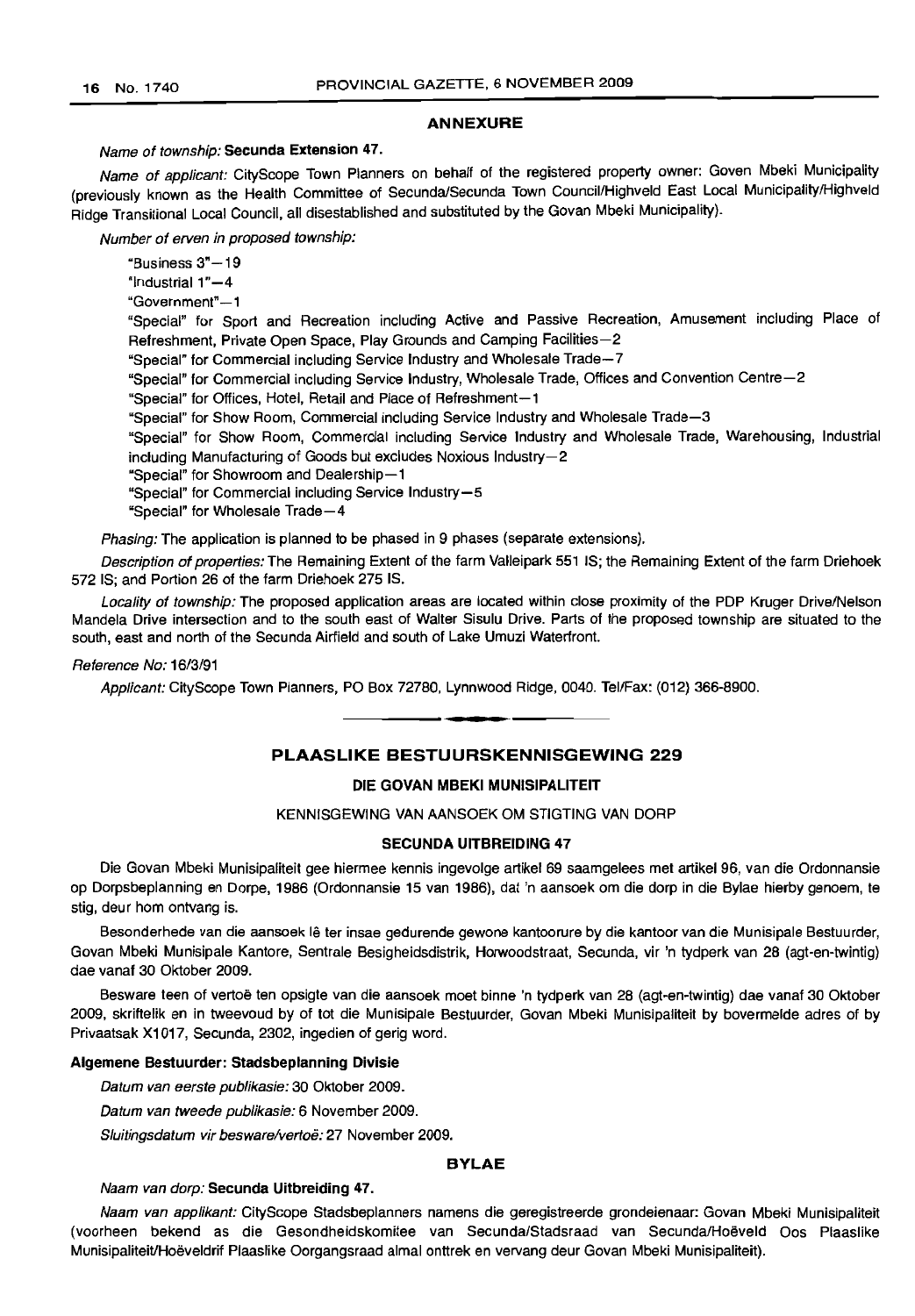Aantal erwe in beoogde dorp:

- "Besigheid 3"-19
- "IndustrieeI 1"-4
- "Staat" $-1$

"Spesiaal" vir Sport en Ontspanning, insluitend Aktiewe en Passiewe Ontspanning, Vermaaklikheid wat insluit Verversingsplek, Privaat Oopruimte, Speelgronde en Kampfasiliteite-2

- "Spesiaal" vir Kommersieel insluitend Diensnywerheid en Groothandel-7
- "Spesiaal" vir Kommersieel insluitend Diensnywerheid, Groothandel, Kantore en Konferensiesentrum-2
- "Spesiaal" vir Kantore, Hotel, Kleinhandel en Verversingsplek-1
- "Spesiaal" vir Vertoonlokaal, Kommersieel insluitend Diensnywerheid en Groothandel-3

"Spesiaal" vir Vertoonlokaal, Kommersieel insluitend Diensnywerheid en Groothandel, Pakhuise, Industrieel insluitend vervaardiging van Goedere maar uitsluitend Hinderlike Bedrywe-2

- "Spesiaal" vir Vertoonlokaal en Handelaar-1
- "Spesiaal" vir Kommersieel insluitend Diensnywerheid-5.
- "Spesiaal" vir Groothandel-4

Fasering: Die aansoek word beoog in 9 fases (afsonderlike uitbreidings).

Beskrywing van eiendomme: Die Resterende Gedeelte van die plaas Valleipark 551 IS; die Resterende Gedeelte van die plaas Driehoek 572 IS; en Gecleelte 26 van die plaas Driehoek 275 IS.

Ligging van eiendom: Die voorgestelde aansoek gebiede is geleë in die nabyheid van die PDP Krugerrylaan/Nelson Mandelarylaan-kruising en aan die suidooste van Walter Sisulurylaan. Dele van die voorgestelde dorp is geleë aan die suide, ooste en noorde van die Secunda Vliegveld en ten sulde van Lake Umuzi Waterfront.

### Verwysing No: 16/3/91

Applikant: CityScope Stadsbeplanners, Posbus 72780, Lynnwoodrif, 0040. Tel/Faks: (012) 366-8900.

30-6

## LOCAL AUTHORITY NOTICE 230

## GOVAN MBEKI MUNICIPALITY

### NOTICE OF APPLICATION FOR ESTABLISHMENT OF TOWNSHIP

### PROPOSED SECUNDA EXTENSION 48

The Govan Mbeki Municipality hereby gives notice in terms of section 69 (6) (a) of the Town-planning and Townships Ordinance, 1986 (Ordinance 15 of 1986) read with section 96 (3) of the said Ordinance that an application to establish the township referred to in the Annexure hereto, has been received by it.

Particulars of the application will lie for inspection during normal office hours at the office of the Municipal Manager: Municipal Offices, Central Business District, Secunda, for a period of 28 days from 6 November 2009.

Objections or representations in respect of the application must be lodged with or made in writing and in duplicate to the Municipal Manager, Govan Mbeki Municipality, at the above address or at Private Bag X1017, Secunda, 2302, within a period of 28 days from 6 November 2009 (on or before 4 December 2009).

### DR. L H MATHUNYANE, Municipal Manager

### ANNEXURE

### Name of township: Secunda Extension 48.

Full name of applicant: Sasol Synthetic Fuels (Pty) Ltd.

Number of erven in proposed township: \* Mixed use for industrial, commercial and offices: 310

- \* Mixed use including business: 2
- \* Mixed use for industrial, commercial, offices, business, residential and community facilities: 2
- \* Private open space: 8
- \* Private road: 1

Description of land on which township is to be established: Remaining Extent of Portion 1 and Remaining Extent of Portion 2, farm Sasolkraal No. 289 I.S., Registration Division I.S., Province of Mpumalanga.

Locality of the proposed township: Approximately 5 km south west of Secunda CBD, between Provincial Road P216-1 and the Sasol security fence.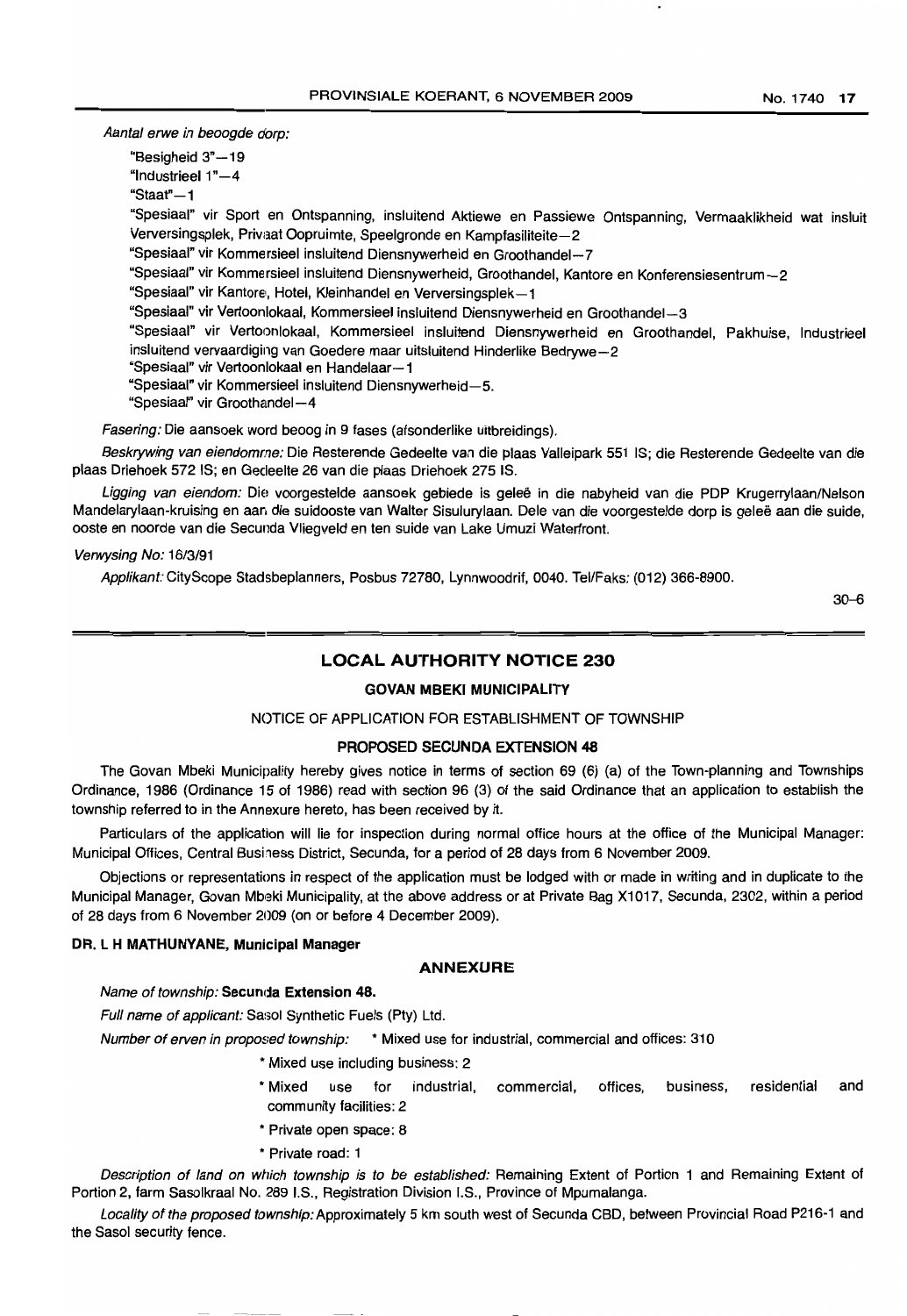### PLAASLIKE BESTUURSKENNISGEWING 230

### GOVAN MBEKI MUNISIPALITEIT

## KENNISGEWING VAN AANSOEK OM STIGTING VAN DORP

### VOORGESTELDE SECUNDA UITBREDING 48

Die Govan Mbeki Munisipaliteit gee hiermee ingevolge artikel 69 (6) (a) van die Ordonnansie op Dorpsbeplanning en Dorpe, 1986 (Ordonnansie 15 van 1986), gelees met artikel 96 (3) van die gemelde Ordonnansie, kennis dat 'n aansoek om die dorp in die Bylae hierby genoem, te stig, deur hom ontvang is.

Besonderhede van die aansoek lê ter insae gedurende gewone kantoorure by die kantoor van die Munisipale Bestuuder, Munisipale Kantore, Sentrale Besigheidsgebied, Secunda, vir 'n tydperk van 28 dae vanaf 6 November 2009.

Besware teen of vertoë ten opsigte van die aansoek moet binne 'n tydperk van 28 dae vanaf 6 November 2009 (voor of op 4 Desember 2009) skriftelik en in tweevoud by of aan die Munisipale Bestuurder, Govan Mbeki Munisipaliteit by bovermelde adres of by Privaatsak X1017, Secunda, 2302, ingedien of gerig word.

### DR. L H MATHUNYANE, Munisipale Bestuurder

### BYLAE

Naam van dorp: Secunda Uitbreiding 48.

Volle naam van aansoeker: Sasol Synthetic Fuels (Edms) Bpk.

Aantal erwe in beoogde dorp: \* Gemengde gebruike vir nywerheid, kommersieel en kantore: 310

- \* Gemengde gebruike insluitend besigheid: 2
- \* Gemengde gebruike vir nywerheid, kommersieel, kantore, besigheid, residensieel en gemeenskapsfasiliteite: 2
- \* Privaat oop ruimte: 8
- \* Privaat pad: 1

Beskrywing van grond waarop dorp gestig staan te word: Restant Gedeelte 1 en Restant Gedeelte 2, plaas Sasolkraal 289, Registrasie Afdeling l.S, Mpumalanga Provinsie.

Ligging van voorgestelde dorp: Ongeveer 5 km suidwes van Secunda SBG, tussen Provinsiale Pad P216-1 en die Sasol veiligheidsheining.

6-13

## LOCAL AUTHORITY NOTICE 231

### eMALAHLENI LOCAL MUNICIPALITY

#### NOTICE OF APPROVAL OF eMALAHLENI AMENDMENT SCHEME 1087

It is hereby notified in terms of the provisions of section 57 (1) (a) of the Town-planning and Townships Ordinance, 1986, that the eMalahleni Local Municipality has approved the amendment of the eMalahleni Town-planning Scheme, 1991, by the rezoning of Erven 2958 and 2969, eMalahleni (previously Witbank) Extension 16, from "Residential 1" to "Special" with an annexure, Annexure 325.

Map 3 and the scheme clauses of the amendment scheme are filed with the Director: Department of Agriculture and Land Administration, Mpumalanga Province and the Municipal Manager of the eMalahleni Local Municipality and are open for inspection at all reasonable times.

This amendment is known as eMalahleni Amendment Scheme 1087 and shall come into operation on date of this publication.

### A.M. LANGA, Municipal Manager

Civic Centre, Mandela Street, eMalahleni, 1035; P.O. Box 3, Witbank, 1035. Notice Number: 169/2009

### LOCAL AUTHORITY NOTICE 232

### eMALAHLENI LOCAL MUNICIPALITY

## NOTICE OF APPROVAL OF eMALAHLENI AMENDMENT SCHEME 1135

It is hereby notified in terms of the provisions of section 57 (1) (a) of the Town-planning and Townships Ordinance, 1986, that the eMalahleni Local Municipality has approved the amendment of the eMalahleni Town-planning Scheme, 1991, by the rezoning of Erf 347, eMalahleni Extension 1, from "Business 4" to "Residential 4" with a Height Zone 5.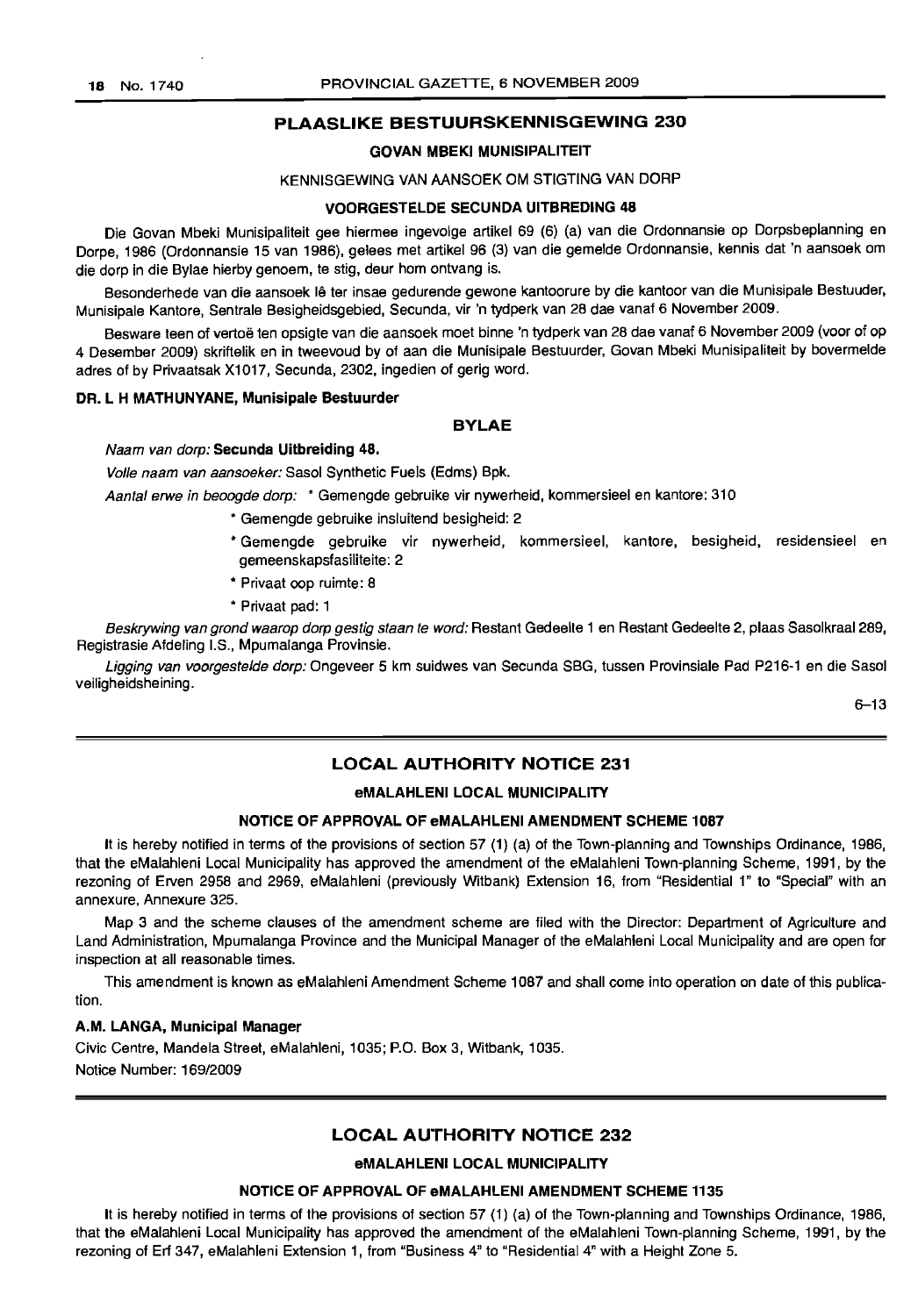Map 3 and the scheme clauses of the amendment scheme are filed with the Director: Department of Agriculture and Land Administration, Mpumalanga Province and the Municipal Manager of the eMalahleni Local Municipality and are open for inspection at all reasonable times.

This amendment is known as eMalahleni Amendment Scheme 1135 and shall come into operation on date of this publication.

### **A.M. LANGA, Municipal Manager**

Civic Centre, Mandela Street, eMafahleni, 1035; P.O. Box 3, Witbank, 1035. Notice Number: 170/2009

### **LOCAL AUTHORITY NOTICE 233**

### **eMALAHLENI LOCAL MUNICIPALITY**

### **NOTICE OF APPROVAL OF eMALAHLENI AMENDMENT SCHEME 1106**

It is hereby notified in terms of the provisions of section 57 (1) (a) of the Town-planning and Townships Ordinance, 1986, that the eMalahleni Local Municipality has approved the amendment of the eMalahleni Town-planning Scheme, 1991, by the rezoning of Erf 1068, eMalahleni Extension 8, from "Residential 1" to "Special" with an annexure, Annexure 390.

Map 3 and the scheme clauses of the amendment scheme are filed with the Director: Department of Agriculture and Land Administration, Mpumalanga Province and the Municipal Manager of the eMalahleni Local Municipality and are open for inspection at all reasonable times. This amendment is known as eMalahleni Amendment Scheme 1106 shall come into operation on date of this publication.

### **A.M. LANGA, Municipal Manager**

Civic Centre, Mandela Street, eMalahleni, 1035; P.O. Box 3, Witbank, 1035. Notice Number: 171/2009

### **LOCAL AUTHORITY NOTICE 234**

### **eMALAHLENI LOCAL MUNICIPALITY**

### **NOTICE OF APPROVAL OF eMALAHLENI AMENDMENT SCHEME 1028**

It is hereby notified in terms of the provisions of section 57 (1) (a) of the Town-planning and Townships Ordinance, 1986, that the eMalahleni Local Municipality has approved the amendment of the eMalahleni Town-planning Scheme, 1991, by the rezoning of Erf 742, Reyno Ridge Extension 5, from "Residential 1" to "Residential 1" with an annexure, Annexure 341.

Map 3 and the scheme clauses of the amendment scheme are filed with the Director: Department of Agriculture and Land Administration, Mpumalanga Province and the Municipal Manager of the eMalahleni Local Municipality and are open for inspection at all reasonable times. This amendment is known as eMalahleni Amendment Scheme 1028 shall come into operation on date of this publication.

### **A.M. LANDGA, Municipal Manager**

Civic Centre, Mandela Street, eMalahleni, 1035; P.O. Box 3, Witbank, 1035. Notice Number: 173/2009

### **LOCAL AUTHORITY NOTICE 235**

### **eMALAHLENI LOCAL MUNICIPALITY**

### **NOTICE OF APPROVAL OF eMALAHLENI AMENDMENT SCHEME 1119**

It is hereby notified in terms of the provisions of section 57 (1) (a) of the Town-planning and Townships Ordinance, 1986, that the eMalahleni Local Municipality has approved the amendment of the eMalahleni Town-planning Scheme, 1991, by the rezoning of Erf 2774, eMalahleni Extension 16, from "Residential 1" to "Special" with an annexure, Annexure 396.

Map 3 and the scheme clauses of the amendment scheme are filed with the Director: Department of Agriculture and Land Administration, Mpumalanga Province and the Municipal Manager of the eMalahleni Local Municipality and are open for inspection at all reasonable times. This amendment is known as eMalahleni Amendment Scheme 1119 shall come into operation on date of this publication.

### **A.M. LANGA, Municipal Manager**

Civic Centre, Mandela Street, eMalahleni, 1035; P.O. Box 3, Witbank, 1035. Notice Number: 174/2009